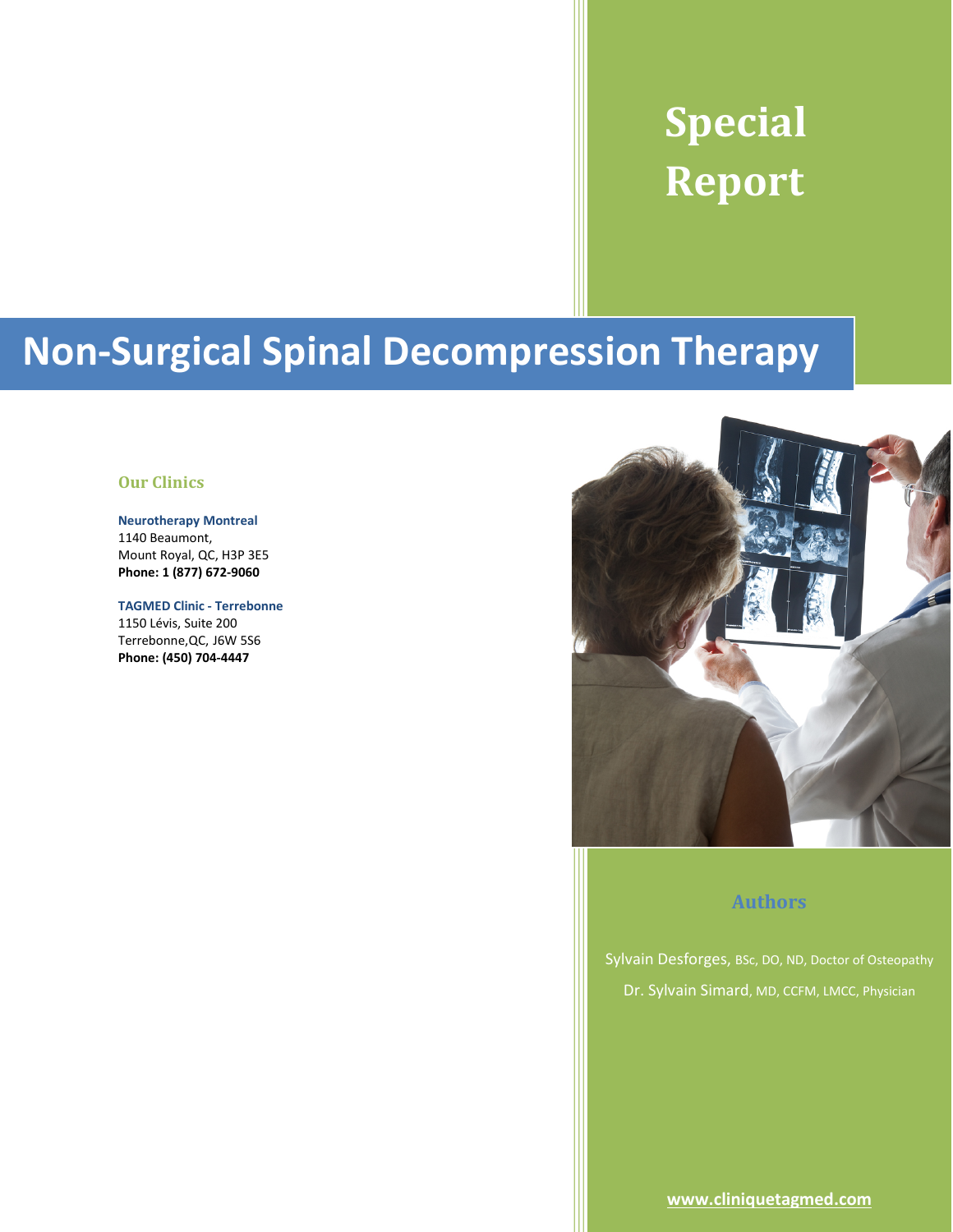# **Content**

| An innovative solution for patients who do not respond to conventional therapies and do not have access to   |  |
|--------------------------------------------------------------------------------------------------------------|--|
| Spinal decompression, (i.e., non-surgical spinal decompression therapy), at the cutting edge of technology10 |  |
| 10                                                                                                           |  |
|                                                                                                              |  |
| Some clinics offer treatments for so-called spinal decompression when this is not the case10                 |  |
|                                                                                                              |  |
|                                                                                                              |  |
|                                                                                                              |  |
|                                                                                                              |  |
|                                                                                                              |  |
|                                                                                                              |  |
|                                                                                                              |  |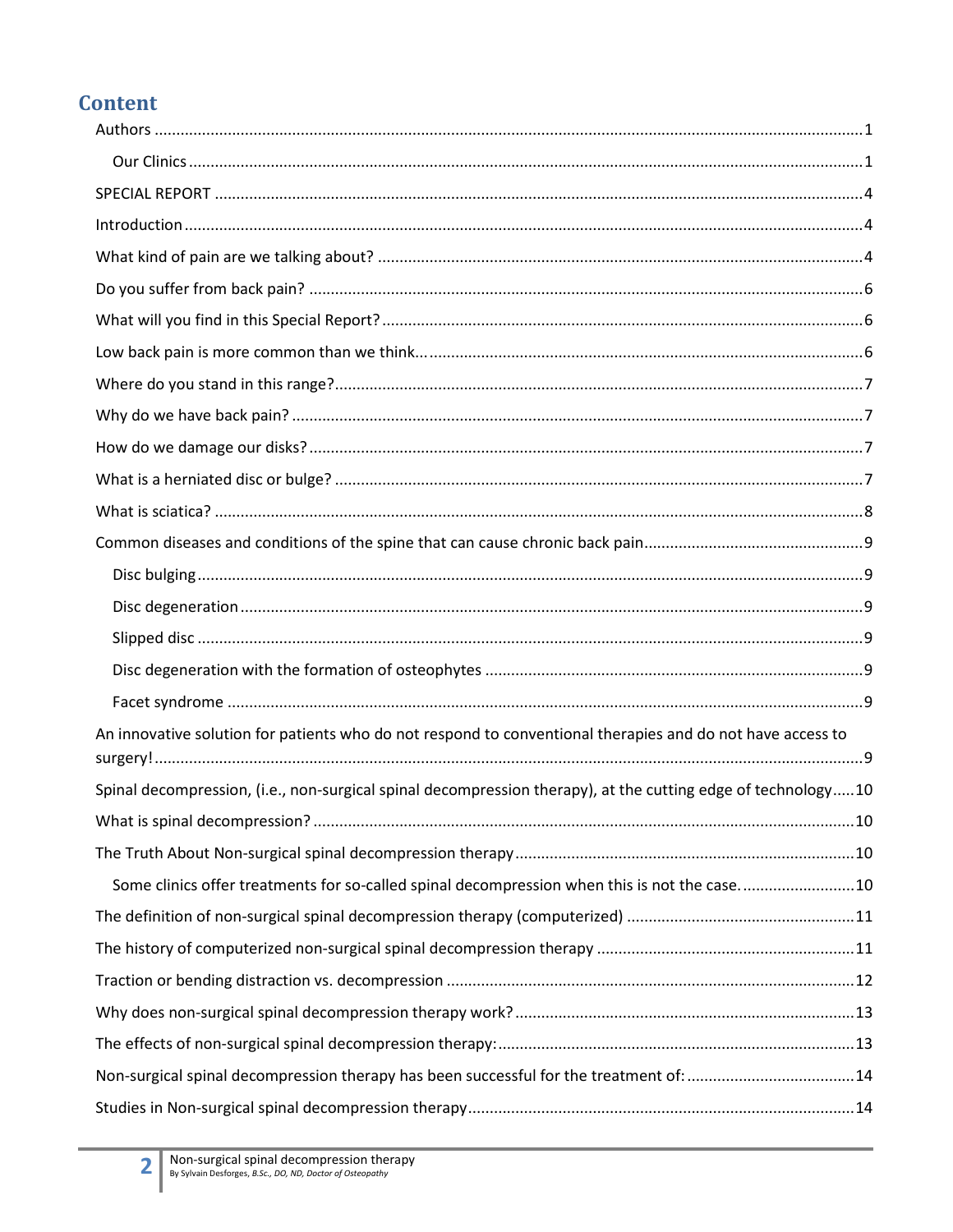| Here are some other studies that show how effective a non-surgical spinal decompression therapy is14        |  |
|-------------------------------------------------------------------------------------------------------------|--|
|                                                                                                             |  |
| How is non-surgical spinal decompression therapy different from traction devices?15                         |  |
|                                                                                                             |  |
|                                                                                                             |  |
|                                                                                                             |  |
|                                                                                                             |  |
|                                                                                                             |  |
| Do you need to have specific skills to be able to administer spinal decompression treatments safely for the |  |
|                                                                                                             |  |
|                                                                                                             |  |
|                                                                                                             |  |
|                                                                                                             |  |
|                                                                                                             |  |
|                                                                                                             |  |
|                                                                                                             |  |
|                                                                                                             |  |
|                                                                                                             |  |
|                                                                                                             |  |
|                                                                                                             |  |
|                                                                                                             |  |
|                                                                                                             |  |
| Appendix I: Spinal Decompression - An Effective Treatment, According to Scientific Research 22              |  |
|                                                                                                             |  |
| Annex II: Non-exhaustive list of contraindications to non-surgical spinal decompression therapy 25          |  |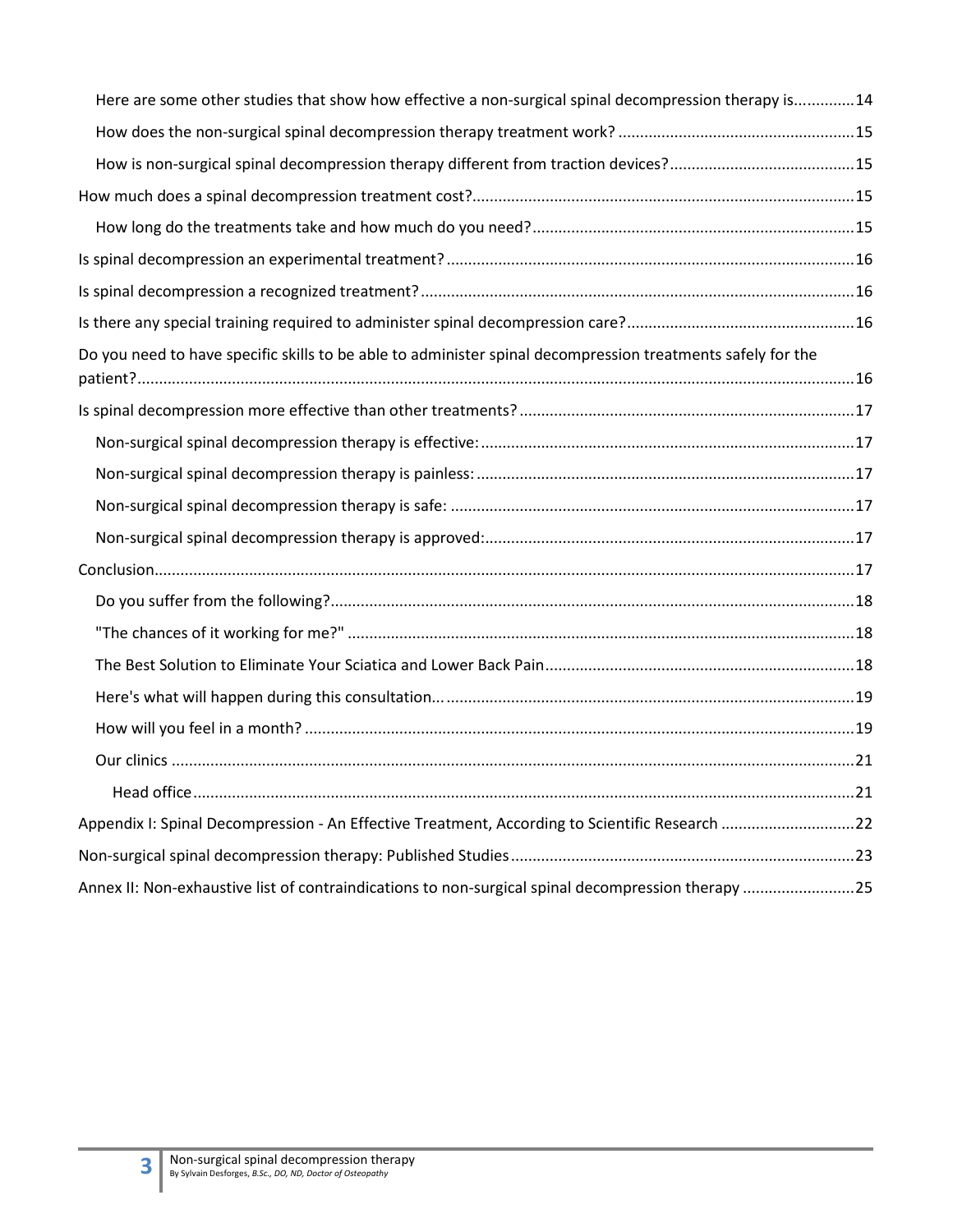# <span id="page-3-0"></span>**SPECIAL REPORT**

# **RELIEVES YOUR BACK OR NECK PAIN QUICKLY**

# **AVOID BACK OR NECK SURGERY**

# **... Thanks to Non-surgical spinal decompression therapy**

Hello to you,

It is with great enthusiasm that I put at your disposal a copy of our "Special Report**"** concerning **non-surgical spinal decompression therapy!**

In this "**Special Report"** you will find a wealth of information. Some information may seem disturbing to you, but eventually, you will finally know the truth about spinal decompression.

You will get to know this new technology that has been clinically proven to help thousands of patients with severe painlike yours. You will also learn that we have state-of-the-art non-surgical spinal decompression therapy equipment and the expertise to help you!

We will also try to give you all the relevant information that will allow you to make an informed decision regarding the best type of care available, depending on your condition.

# <span id="page-3-1"></span>**Introduction**

If you are like thousands of Quebecers who suffer from a herniated disc, a bulging disc, a pinch disc, sciatica, or chronic back or neck pain, you have probably tried several different therapies that have only managed, at most, to relieve you only temporarily of your pain or symptoms.

You are now at the stage where you have heard about **non-surgical spinal decompression therapy,** and you see in this treatment a glimmer of hope. You now want to know more about this treatment and your research on the web has led you to this document that has been specially designed to answer your questions so that you can, we hope, benefit from this technology: spinal decompression, an **effective, approved, and safe** treatment.

# **THANK YOU AGAIN FOR DOWNLOADING OUR SPECIAL REPORT...**

If you suffer from back or neck pain due to a herniated disc, sciatica, degenerative disc disease, spinal stenosis or arthrosis, you will want to read this "**Special Report"** from beginning to end. Especially if you suffer from back, leg, neck, arm or shoulder pain, regularly.

# <span id="page-3-2"></span>**What kind of pain are we talking about?**

The kind that disrupts virtually every aspect of your life... to find a position for a good night's sleep, get up in the morning, bend down to put on your stockings, sit in your car for a long time, lie on the ground to play with the kids, take a walk or play a round of golf.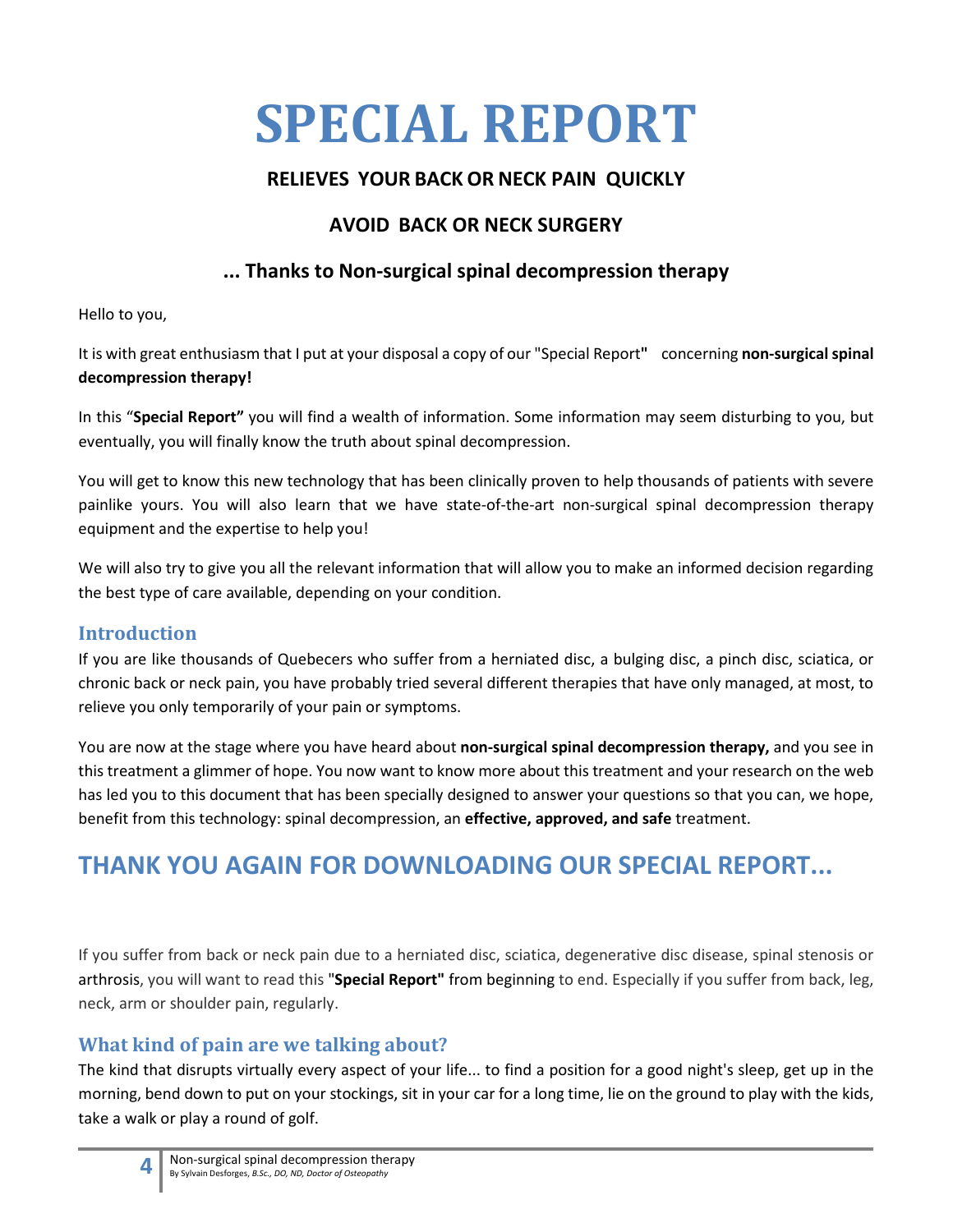... In other words, the pain always seems to be with you or always seems to hide before it bursts in and ruins another activity you've always enjoyed doing.

So, if you feel stabbing, burning, numbness or pain most of the time, and you want to get rid of that pain once and for all, read on. Chances are that this "**Special Report" is** the key to finally getting rid of these pains.

Please read this **"Special Report" in** its entirety from the first to the last page. I hope this report will give you the answers to your questions and help you better understand your condition and all your possible treatment options.

If you still have questions after reading the full report, please call our office in Terrebonne at **(450) 704 -4447** or in **Montreal** at **1 (877) 672-9060** and ask to speak to me (Sylvain Desforges, osteopath). Yes, that's right! I will personally take the time to return your call, if I am not available during your call, to answer your questions and thus help you make the right decision.

**Thank you for your time and look forward to meeting you.**

Kind regards

Sylvain Desforges, BSc, DO, ND, Doctor of Osteopathy Fondator and president **of** TAGMED network of non-surgical spinal decompression therapy clinics Founder of the Canadian Alliance of Alternative Medicine (ACMA Association)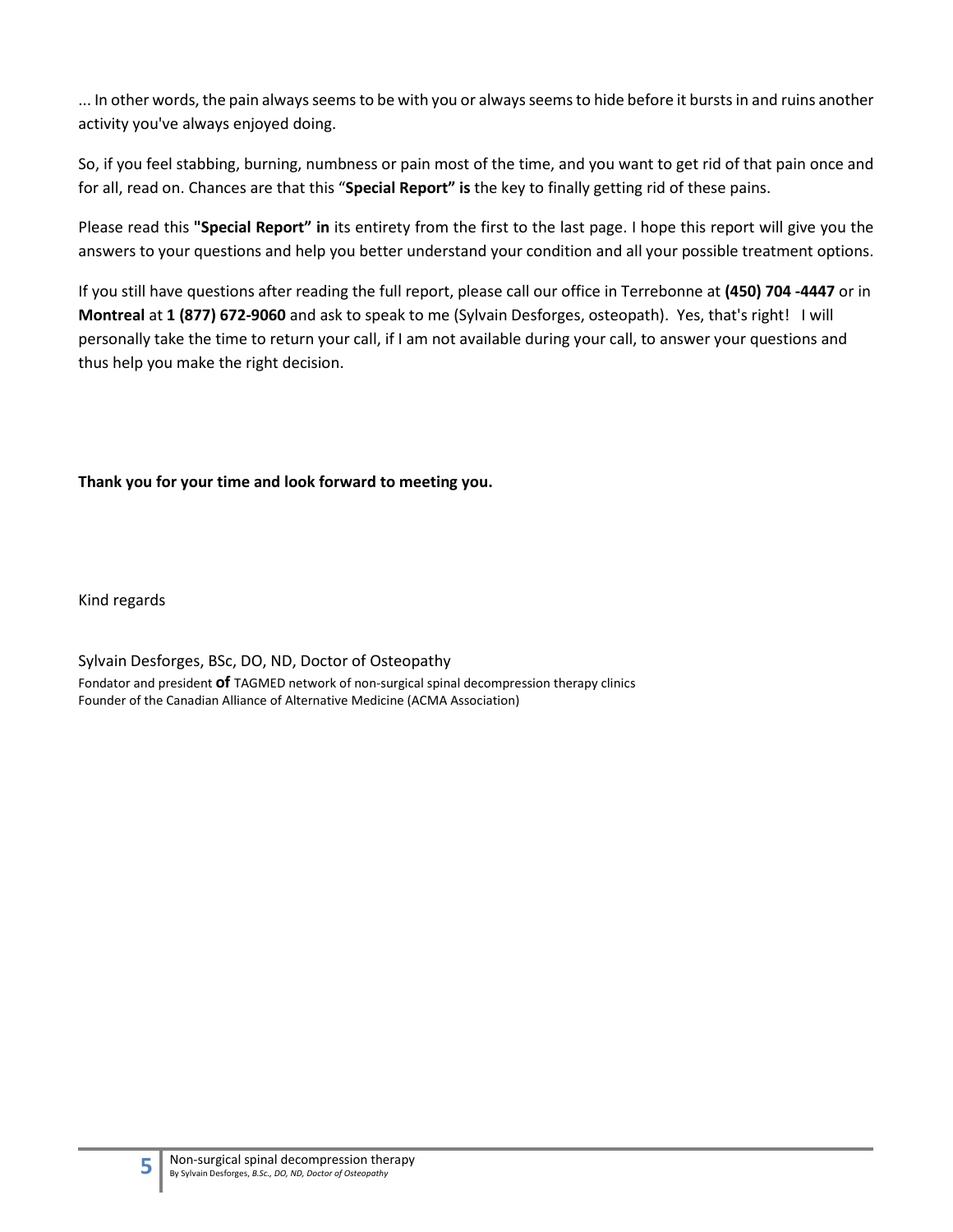# <span id="page-5-0"></span>**Do you suffer from back pain?**

In fact, statistics show that back pain is one of the most common complaints in health care centres. Thousands of people, just like you, are in constant pain, unable to do the things they love to do and just like you, they are looking for concrete answers.

Responses that do not necessarily involve the long-term use of pain medications that could potentially cause side effects. Even worse, answers that could require painful and possibly risky surgery.

Unfortunately, many people who suffer do not find an effective answer. And many, unfortunately, will live with chronic pain for the rest of their lives. But unlike them, you have found a possible and real answer... a response, which, in our own patients (thousands to date), have had a significant success rate for their chronic pains, such as hernias and bulging discs, degenerative disc disease or facet syndrome.

#### <span id="page-5-1"></span>**What will you find in this Special Report?**

- *Many causes of your back or neck pain;*
- *How numbness in the legs and buttocks can be caused by sciatica, a byproduct of lower back pain, and how you can get rid of it;*
- *What is Spinal Decompression, how and why it works, and why it is a real breakthrough for the treatment of back and neck pain, even for those who have already undergone surgery.*

#### <span id="page-5-2"></span>**Low back pain is more common than we think...**

**Do you suffer from lower back pain? You are not alone. Far from it. Just look at the following statistics:**

- 80-90% of all adultssufferfrom lower back pain at some point in their lives<sup>[1](#page-5-3)</sup>
- $\checkmark$  Lower back pain is the leading cause of disability for people under 45<sup>[2](#page-5-4)</sup>
- $\checkmark$  Lower back pain is the second leading cause of visits to doctors' offices<sup>[3](#page-5-5)</sup>
- $\checkmark$  Lower back pain is the third main reason for hospital admissions<sup>[4](#page-5-6)</sup>
- $\checkmark$  Annual costs for back pain are **\$678 million** in Quebec<sup>[5](#page-5-7)</sup>
- $\checkmark$  Studies indicate that 15-20% of the population has lower back pain of all ages.<sup>[6](#page-5-8)</sup>

One of the biggest "accepted" myths about back pain is that it will go away on its own, without treatment and most doctors believe that 90% of all episodes of lower back pain will resolve itself, within 1 month. But a study published in May 1998 in theBritish Medical*Journal*that tracked the progression of a sample of pain patients for

<span id="page-5-3"></span><sup>1</sup> Bigos S. et al. *Acute Low Back Problems in Adults,* Clinical Practice Guideline No. 14. Rockville, MD: U.S. Public Health Service, Dept. of Health and Human Services. AHCPR pub. No. 95-0642, Dec. 1994.

<span id="page-5-4"></span> $2$  lbid.

<span id="page-5-5"></span> $3$  lbid.  $4$  lbid.

<span id="page-5-7"></span><span id="page-5-6"></span><sup>5</sup> Journal de Montréal, February 19, 2013, p.31

<span id="page-5-8"></span><sup>&</sup>lt;sup>6</sup> Bigos S. et al. Acute Low Back Problems in Adults, Clinical Practice Guideline No. 14. Rockville, MD: U.S. Public Health Service, Dept. of Health and Human services. AHCPR pub. No. 95-0642, Dec. 1994.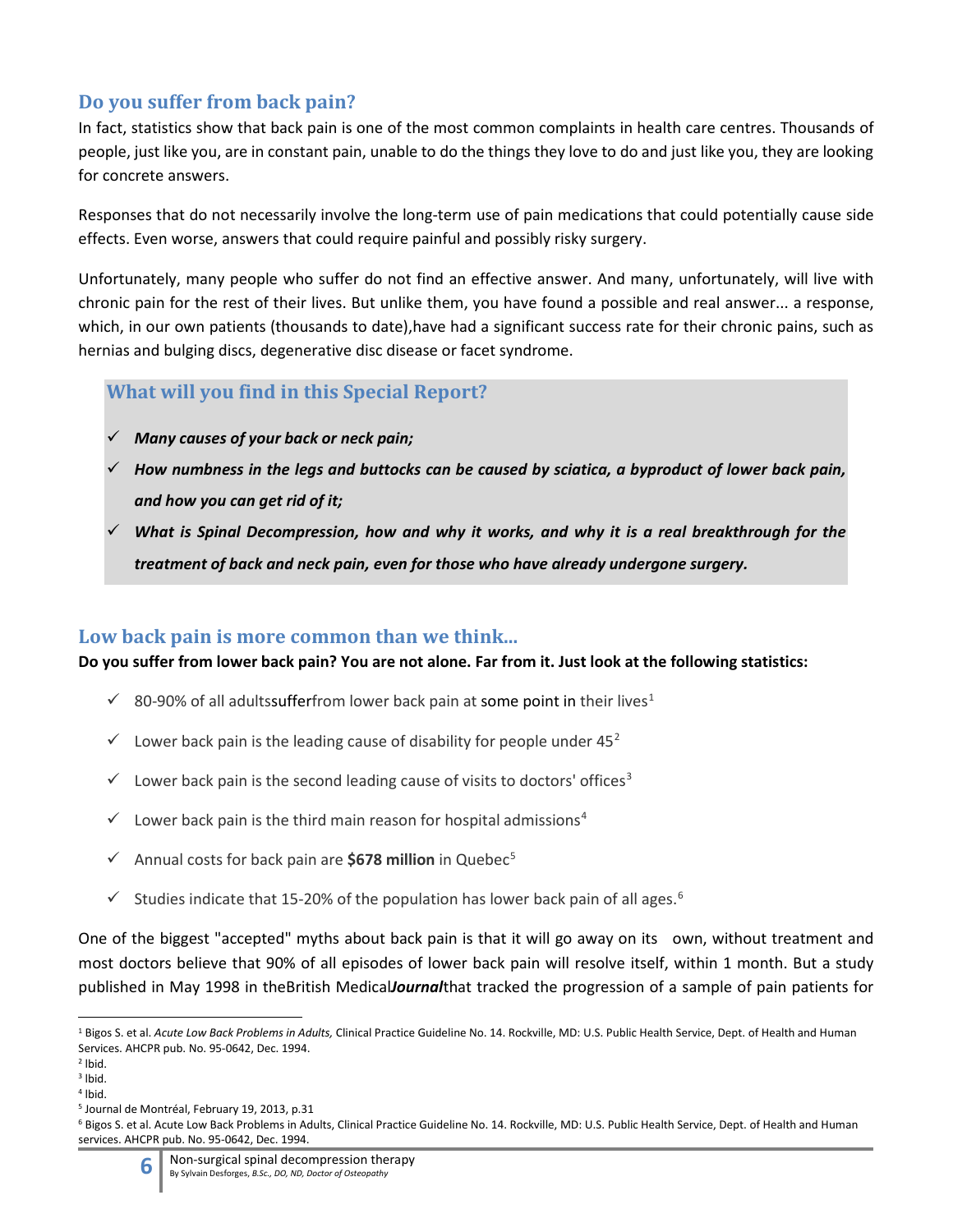more than 12 months after their first medicalconsultation, proves that only one in four patients (25%) saw their pain resolve onits own. Unfortunately, three of the four (75%) patients continued to suffer. The study goes further and established thatafter 12 months, 25% of patients did not feel pain and had no disability, 25% suffered from continuous pain or disability, and 50% still suffered from pain and disability.<sup>[7](#page-6-4)</sup>

# <span id="page-6-0"></span>**Where do you stand in this range?**

If you're like many of the patients we've seen over the years, you've probably tried several types of care to help relieve your chronic pain. It can be bed rest, medication, chiropractic, osteopathy, physiotherapy, acupuncture, massage or injections. Like so many others, you become frustrated and have come to the realization that youjust have to learn to livewith pain. (Even your family doctor may have told you these exact words.) After many attempts and failures with everything else, perhaps you have considered surgery as the last attempt to end your suffering. Unfortunately for you, even surgery is no longer an option for you since in Quebec, we operate almost exclusively for back problems requiring emergency surgery: if you start to paralyze, for example. In other words, if you walk, your condition is not yet serious enough to require surgery.

# <span id="page-6-1"></span>**Why do we have back pain?**

The most important thing to remember is that low back pain is usually the result of a structural problem, and until the structure of your spine is treated, the pain will persist. Your spine is made up of several bones called vertebrae and between each vertebra there is an internal structure called the disc. Each disc has a pulpy inner center, called the pulpous nucleus, and a fibrous outer ring called the fibrous ring. This structure gives us flexibility and serves as a cushioning for the spine. It also creates a space between the vertebrae so that delicate nerves can pass through openings called conjugation holes to reach their target destination. If the discs are damaged in any way, the cycle of pain will gradually set in.

# <span id="page-6-2"></span>**How do we damage our disks?**

Overall, the discs are very strongand resistant, but they are very vulnerable to injury due to repetitive activity or lifting a weight that is too heavy, especially with twisting. For example, when you lift incorrectly or sit in the same position for long periods of time, the fibers in the disc begin to weaken. Take for example a paper clip: if you put weight on the paperclip for a while, it will not break, but doit-time and time again and it will breakin two. The fibers of the outer part of your discs, in this case the fibrous ring, behave in the same way. When stresses on the disc are repeated (such as repetitive movements or even sitting in the same position for long periods of time) the fibers break. This creates small cracks in the discs and the inner core slowly escapes to the outside of the disc. This is how disc bulging or disc herniated discs are born.

# <span id="page-6-3"></span>**What is a herniated disc or bulge?**

Remember that the contour of the disc is made of strong fibers called the fibrous ring and the inside, the core, is soft like jelly. When your disc is injured or torn, the gelatinous substance inside may escape. When this happens, we call it a herniated disc. If the disc ring is not torn, it can however bulge without causing a hernia. It's like stepping on a balloon but it doesn't break: it's a disc bulge. When there is bulging or hernia, it causes major back pain. It can also pinch the delicate nerves that pass between the vertebrae or put pressure on the spinal cord: This is also what can cause radiating pain. In other words, a bulge or herniated disc could make you suffer from pain, tingling and you could also feel numbness that goes down in your legs or arms and possibly in your toes or fingers!

This radiating pain is often referred to as sciatica, for the leg and cervicobrachialgia for the arm.

<span id="page-6-4"></span><sup>7</sup> Croft, Peter, and ly. Outcome of Low Back Pain in General Practice: A Prospective Study. British Medical Journal 1998: 316: 1356-1359 (2 May).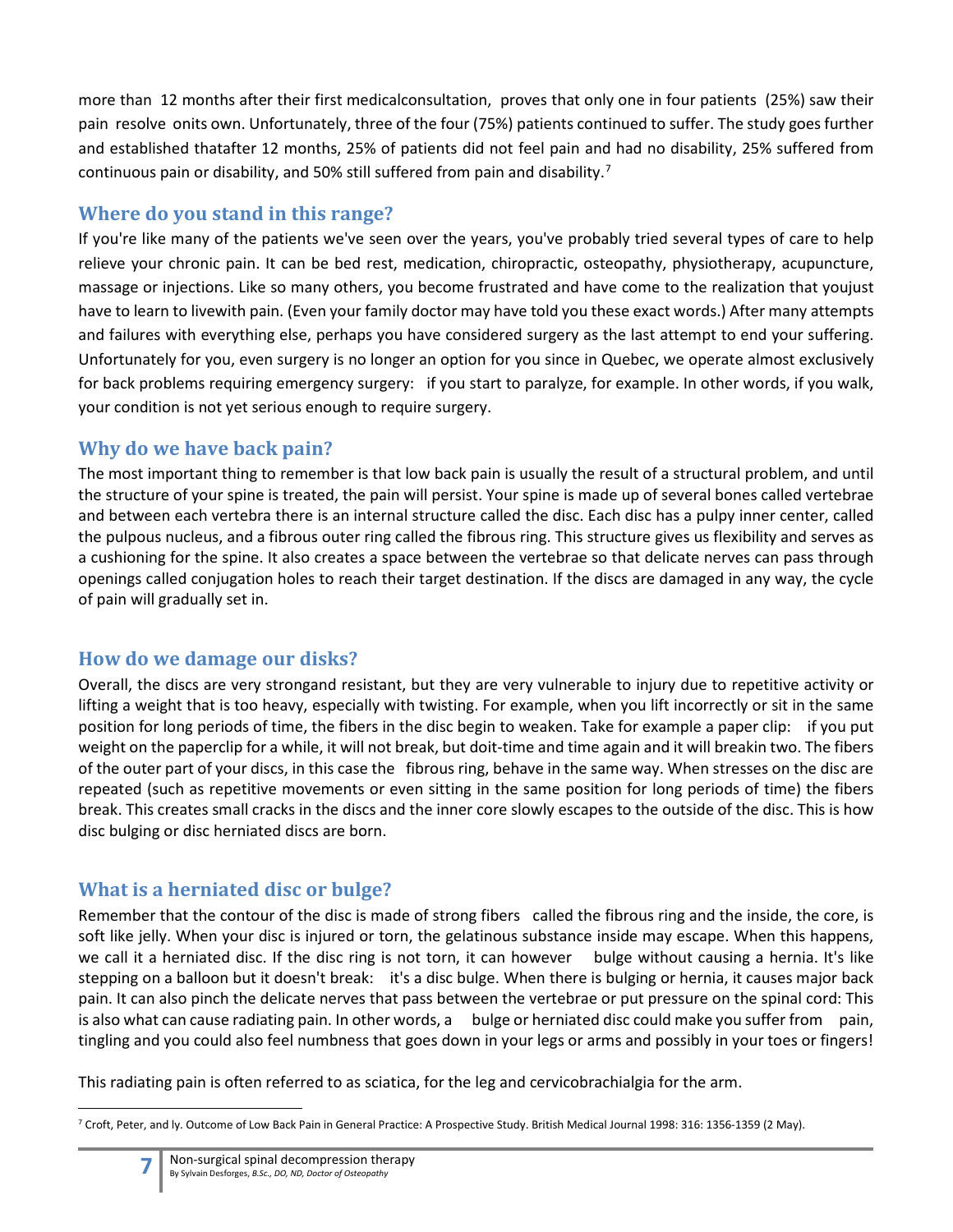As we explained earlier, the outer part of the disc weakens, the pressure on the discs causes a migration of the inner core through the small cracks that have been created by the tearing of the disc ring. This pressure exerted by the hernia varies according to your daily activities or if you incorrectly lift a load that is too heavy (this can considerably increase the pressure inside the disc). When the pressure in the disc increases, the core is pushed even further outwards and if there are small cracks or tears in the outer fibers of the disc, it can literally come out of it.

Often, people are surprised by the sudden appearance of back pain, and they cannot remember what they did to injure themselves. The reason for this is that only the outer third of the disk is sensitive. Therefore, you may not feel pain until one day you do an activity or movement that causes pressure just big enough on the disc to push the core into the sensitive area of thedisc, resulting in inflammation and pain. These episodes are usually the ones that send you to the emergency room or force you to stay in bed. If the pressure is high enough, the nucleus of the disc can be pushed completely (herniated disc) and cause pressure on the spinal nerves and/or spinal cord, leading to a burning sensation or numbness in the legs or arms.

#### *Even though this is your first episode of back or neck pain, unfortunately, it's just the beginning of a long process of recurring pain episode... To this end, research shows that if someone suffers from an episode of back pain, they have an 84% chance* of suffering from it again in *their lifetime.*

Intervertebral discs are not supplied with blood, apart from their outer contour, so they need a constant supply of oxygen and nutrients to keep them healthy. They are obtained when there is normal joint mobility of the segment in question of the spine. This mechanism works well as long as the discs are not damaged, and the biomechanics of the spine is normal. But once a disc is damaged, it has difficulty maintaining its hydration, becomes dry and degenerates, leading to chronic problems.

Most people return to their normal lives without making a case after recovering from a serious episode of back pain and this could be a serious mistake! Why? Remember how we explained that the outer third of the disc is the only part that is sensitive to pain? After the inflammation has decreased, the outer fibers are no longer irritated, and this gives you a false sense of security: yourdiscs are literally a time bomb: waiting for you to make a bad move and then ... BANG! You find yourself in pain. Often, the pain is worse than the previous time because the discs are even more damaged than before. And what often happens is that the pain begins to move. Now, instead of just being in the lower back or neck, she is now in the hip, groin or legs, shoulders, or arms. So now, not only is your back involved, but you also have sciatica or cervicobrachial (pain that starts from the neck and goes down into the arm).

#### <span id="page-7-0"></span>**What is sciatica?**

Sciatica is defined as a sensation of pain, numbness, and tingling in the back, buttocks and/or legs produced by irritation of the sciatic nerve. The sciatic nerve is made up of several nerves that come out of the spinal cord in the lower back. The sciatic nerve also extends through the buttocks and to the back of each leg, on the foot and ankle. The most common causes of sciatica are hernia, bulging discs or disc degeneration (osteoarthritis),which causes pressure and irritation of the sciatic nerve. Other causes may include small bone growths on the spine and compression or pinching of the nerve by the muscles of the buttocks or legs. In some cases, sciatica can be caused by tumors, pregnancy, and spinal stenosis.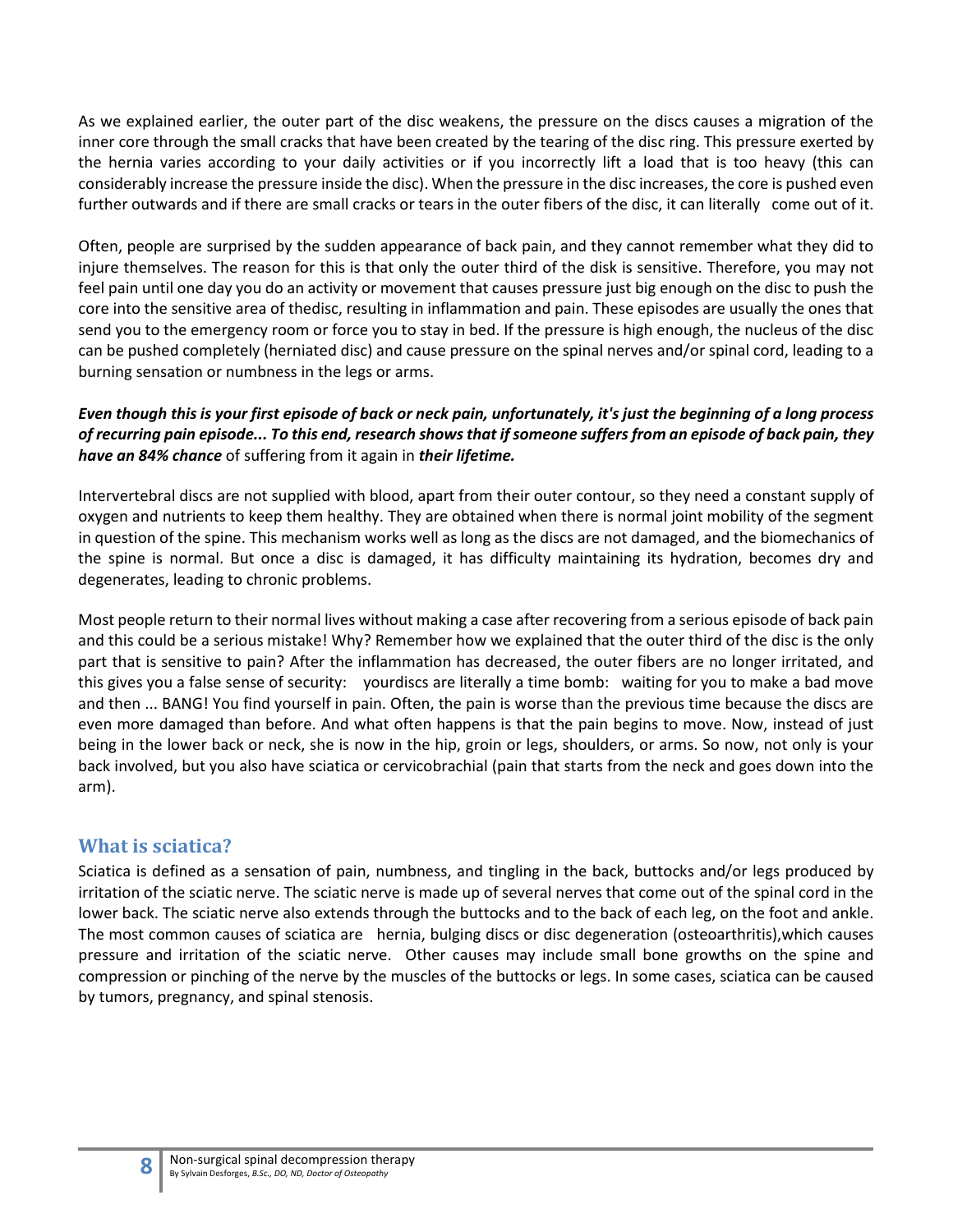#### <span id="page-8-0"></span>**Common diseases and conditions of the spine that can cause chronic back pain**

#### <span id="page-8-1"></span>**Disc bulging**

Because discs act as shock absorbers to the vertebrae, they experience enormous stress. Any trauma, such as a fall, injury at work, or pregnancy, can lead to a bulge disc or tear the fibrous tissue that holds it in place, causing inflammation and pressure on the nerve.

#### <span id="page-8-2"></span>**Disc degeneration**

Disc degeneration is characterized by the reduction of the thickness of the disc caused by its drying out. Age, poor diet, smoking and injury can cause dehydration of the discs, which weakens the fibrous tissues of the disc ring. It is for this reason that the disc will eventually crack, tear and exert pressure on the surrounding nerves.

#### <span id="page-8-3"></span>**Slipped disc**

The discs are formed of a gelatinous material and a fibrous material. When the wall of the disc tears due to the weakening of the outer fibers or due to traumatic pressure, the gelatinous nucleus oozesoutsidethe disc. This can cause painful pressure on the spinal cord or spinal nerves.

#### <span id="page-8-4"></span>**Disc degeneration with the formation of osteophytes**

Disc degeneration has the consequence of bringing the vertebrae closer together by reducing the disc space, which results in progressive wear of the bone. From this wear, calcifications or osteophytes can form and press on the nerve roots.

#### <span id="page-8-5"></span>**Facet syndrome**

The facets are located above and below each vertebra. At the point where the two facets meet, small cartilages function as a padding tissue. But veneers are not designed to support weight like vertebrae and discs are, and therefore, if the discs become thin or crack,the veneers get closer and begin to carry all the weight, whichcauses inflammation, damages cartilage and irritates pain-sensitive nerves inside the joint.

#### <span id="page-8-6"></span>**An innovative solution for patients who do not respond to conventional therapies and do not have access to surgery!**

If you are a patient who suffers from chronic back pain and you have tried all kinds of treatments (medications, chiropractic, osteopathy, physiotherapy, acupuncture, massage, exercise, etc.) to try to remedy it, but none have managed to relieve you; it may be time to consider non-surgical spinal decompression therapy.

The only other effective alternative for this type of condition, in this case surgery, is now only offered in emergency cases, when there is atrophy or paralysis.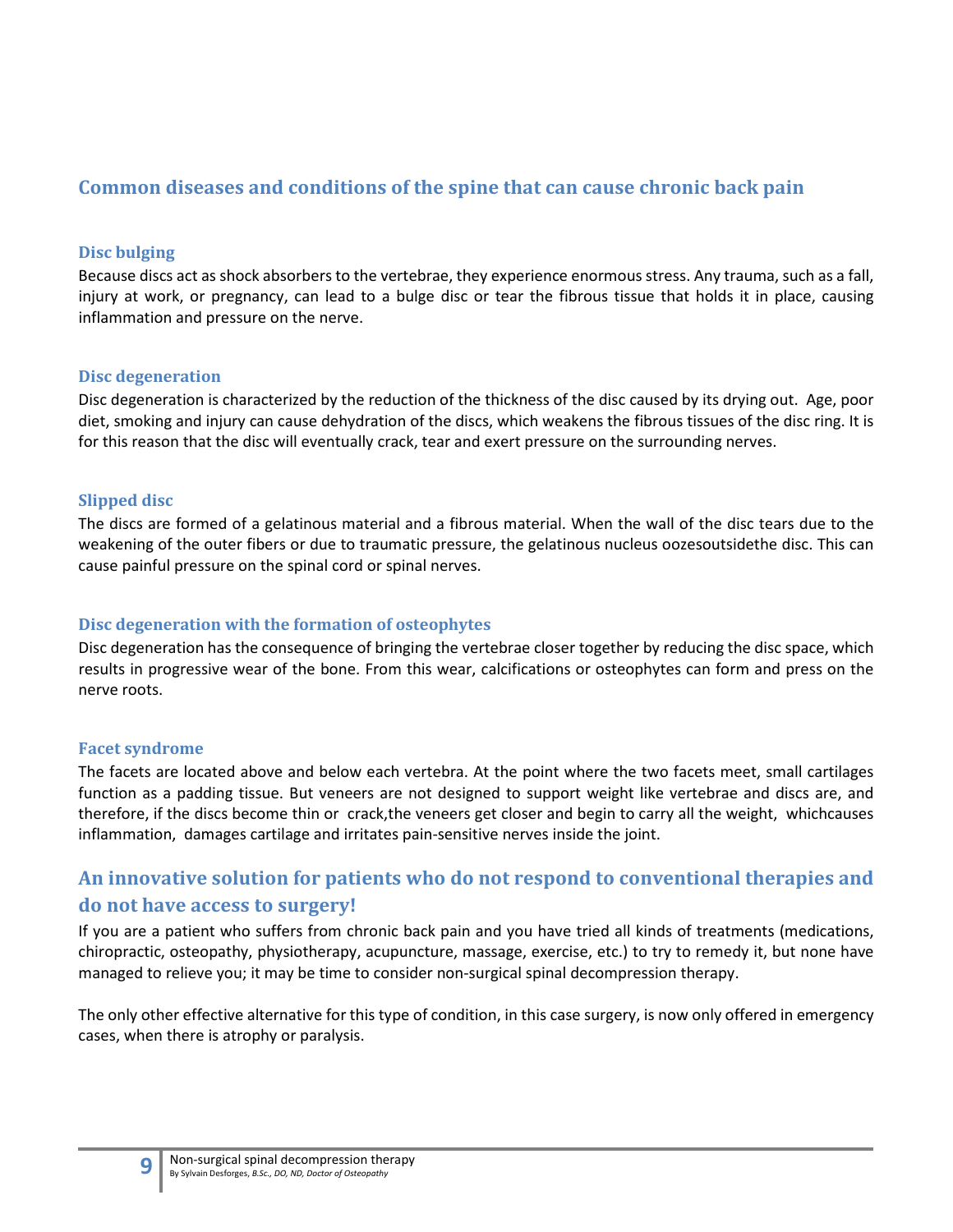# <span id="page-9-0"></span>**Spinal decompression, (i.e., non-surgical spinal decompression therapy), at the cutting edge of technology**

**Spinal decompression [8](#page-9-4)** offers hope where there is none for those who suffer from acute or chronic back or neck pain caused by a bulging disc, a herniated disc or disc degeneration, and who unfortunately have not achieved lasting results using traditional methods such as medication, physiotherapy, chiropractic, osteopathy, massage, or acupuncture.

#### <span id="page-9-1"></span>**What is spinal decompression?**

**Non-surgical spinal decompression therapy,** also known as spinal **decompression,** is a treatment without **computer-controlled traction** surgery that stretches the spine beyond muscle resistance and safely to create negative pressure inside the damaged intervertebral disc (osteoarthritis or herniated disc). This negative pressure allows the disc to rehydrate and repair itself. Therefore, decompression reduces the pressure that accumulates on the discs and nerves through mechanical decompression of the disc by suction resulting in resorption of the hernia. Pain relief therefore occurs because of this resorption of the disc: that is to say, the disc returns to its original shape when the bulging or bulging of the disc disappears and the pressure exerted on the spinal nerves or spinal cord is consequently eliminated.

#### <span id="page-9-2"></span>**The Truth About Non-surgical spinal decompression therapy**

First, you need to know that I am convinced that Non-surgical spinal decompression therapy can help a very large percentage of patients who suffer from a herniated disc, **bulging disc disease, disc disease** caused by degeneration due to **osteoarthritis** (premature wear of the disc or thinning of the disc) and many other conditions responsible for chronic pain in the **pelvis,** the back and neck.

#### <span id="page-9-3"></span>**Some clinics offer treatments for so-called spinal decompression when this is not the case.**

I was recently surprised to see that several clinics in Quebec offer non-surgical spinal decompression therapy care when in reality, they are flexion-distraction treatments. The "Cox" technique of flexion-distraction is very common in chiropractic and is performed thanks to a very different equipment than that used in non-surgical spinal decompression therapy.

But before getting to the heart of the matter, you need to know that I have more than 30 years of experience in practice and that I have a university education in both non-surgical spinal decompression therapy and Cox technique. In addition, I have been using the Cox technique for years in the clinic since we have several of these flexion-distraction tables. I have also been using several non-surgical spinal decompression therapy tables for over 15 years. So, I know exactly what it's all about and I have no reason to favor one treatment over another. But I hate false claims.

<span id="page-9-4"></span><sup>&</sup>lt;sup>8</sup> The Office Quebecer of the French language asked us for permission to use our definition of spinal decompression on their website: [http://www.inventerm.com/terme.aspx?Id=907866&Desc=Décompression](http://www.inventerm.com/terme.aspx?Id=907866&Desc=D%C3%A9compression%20vert%C3%A9brale)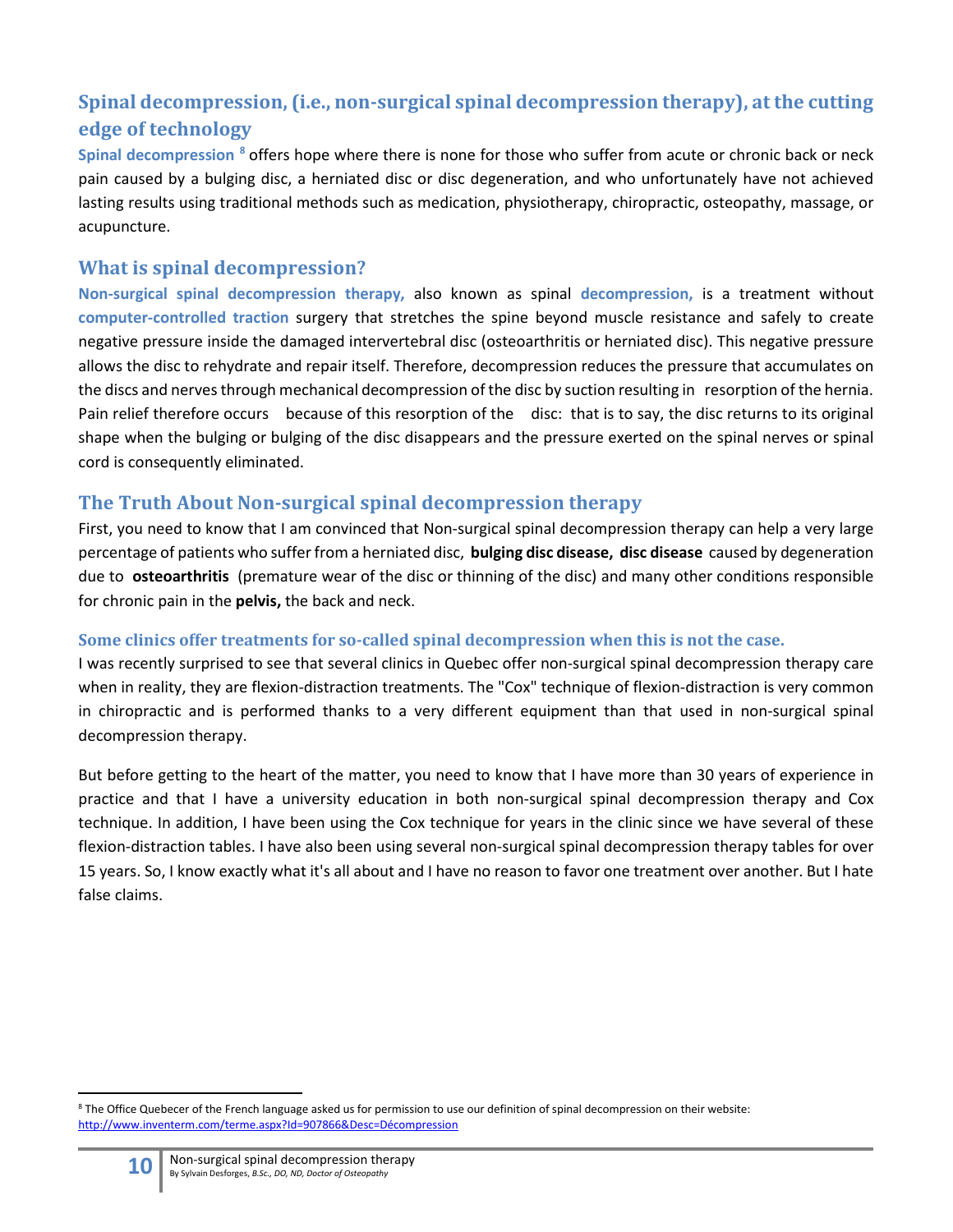

Fig.1: Our bending-distraction table

#### <span id="page-10-0"></span>**The definition of non-surgical spinal decompression therapy (computerized)**

Non-surgical spinal decompression therapy is a recent technology that is used to treat herniated discs without surgery, applying a complex series of pull-ups controlled by a sophisticated computer program. Conventional traction and flexion-distraction (Cox technique) offers good relief in most cases since they provide some traction of the spine but, at some point of traction, the paravertebral muscles could contractr (a natural self-defense mechanism of the body necessary to protect the spinal cord) and it is then more difficult to have a direct effect on the discs intervertebral, if this phenomenon occurs. I always use the Cox technique before decompression in cases where the patient is in great pain to minimize the risk of further irritating the diseased disc and unnecessarily increasing the inflammation already present.

In addition, non-surgical spinal decompression therapy manages to thwart this muscle contraction thanks to its sophisticated computer system, which allows a deep traction creating a sucking effect between two vertebrae. This negative pressure createdinside the disc makes the bulging of the disc (or herniated disc) attracted inwards by this negation pressure or sucking effect. We are therefore witnessing the resorption of the bulge or hernia.

#### <span id="page-10-1"></span>**The history of computerized non-surgical spinal decompression therapy**

The Non-surgical spinal decompression therapy table was invented by a Canadian physician, Dr. **Allan Dyer** in 1985 and the first decompression table appeared on the market in 1991 as VAX-D, an acronym for Vertebral **Axial**  Decompression**.**

At that time, Dr. Dyer, the inventor of the cardiac defibrillator and then Premier of Health of Ontario, faced a crisis. Back pain costs were rising astronomically and there was no solution in sight. In an quest to find an alternative to expensive and often unsuccessfulsurgical procedures, Dr. Dyer began extensive research to see if a non-invasive mechanism could be developed to decompress discs to address the problem associated with many types of chronic back pain.

There he works with a famous neurosurgeon and a team of engineers: they have combined medically proven principles with the latest computer technologies. The result, a system they called: a "vertebral axial *decompression".* After developing and testing the computer-controlled and evaluated equipment, by fluoroscopic images to measure the real changes including the pressure on thedisks, the science of non-surgical spinal decompression therapy was born.

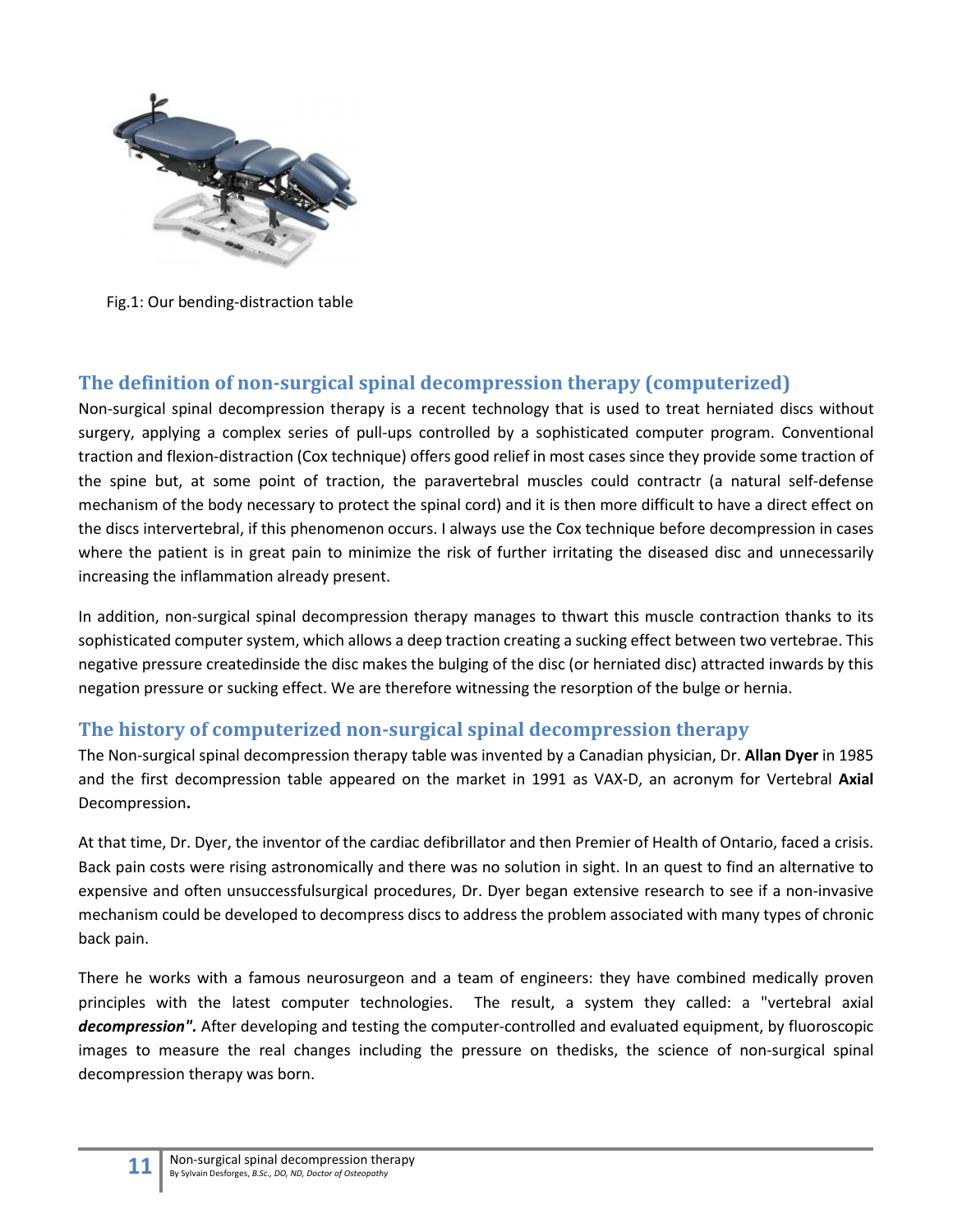Since then, a dozen companies have been manufacturing decompression tables. Be aware that a true non-surgical spinal decompression therapy table must have certain specific <sup>[9](#page-11-1)</sup>characteristics:

- Aims to recreate the intervertebral physiological space
- The distraction force is applied cyclically or according to a logarithmic curve
- Strength and distraction cycles are controlled by a computer system
- The device must have an internal feedback system that counteracts the protective muscle reaction
- Includes a mechanism to target and isolate the distraction force primarily to a vertebral segment
- Be approved by Health Canada.



Fig 4: Our computerized non-surgical spinal decompression therapy DOC table

#### <span id="page-11-0"></span>**Traction or bending distraction vs. decompression**

Since **Non-surgical spinal decompression therapy** is very popular because of its effectiveness, some groups are trying to use this name to refer to other types of treatment that have nothing to do with this technology:

- The term **vertebral decompression** is used to refer to the result of a treatment through which pressure can be relieved on one or more pinched nerves of the spine, regardless of the treatment.
- There are two categories of spinal decompression treatments: **surgical and** non**-surgical.**
- **Computerized spinal decompression** is a type of non-surgical decompression treatment, just like conventional spinal **traction,** traction through a reversal **table,** or **bending-distraction** treatment.
- **Pull-up** and **bend-distraction** tables have been around for years, but don't quite have the same effect on discs as the **computerized spinal decompression table,** as their design and mechanism are different.
- **The computerized spinal decompression table** is the culmination of several years of research and the marriage of computer technology and traction. It is therefore a traction, bending and distraction table controlled by a computer system capable of effective spinal **decompression.** [10](#page-11-2)
- It would also be impossible to manually apply a sixty-pound pull for several minutes and vary that pull precisely when the back muscles are relaxing. All this is possible with a **non-surgical spinal decompression therapy** table.
- To claim that a **traction** or **flexion-distraction** treatment is equivalent to or superior to **the Non-surgical spinal decompression therapy** treatment is inaccurate since the technology used is not the same.

<span id="page-11-1"></span><sup>9</sup> According to the Professional Council for the Standardization of Neurovertebral Decompression Clinics (CPSCD), March 2013

<span id="page-11-2"></span><sup>&</sup>lt;sup>10</sup> To see TheAppendix I: Spinal Decompression - An Effective Treatment, According to Scientific Research : The outcome of a clinical study evaluating the effect of nonsurgical intervention on symptoms of spine patients with herniated and degenerative disc disease is presented. By Thomas A. Gionis, MD, JD, MBA, MHA, FICS, FRCS, and Eric Groteke, DC, CCIC, Orthopedic Technology Review, Vol. 5-6, Nov-Dec 2003.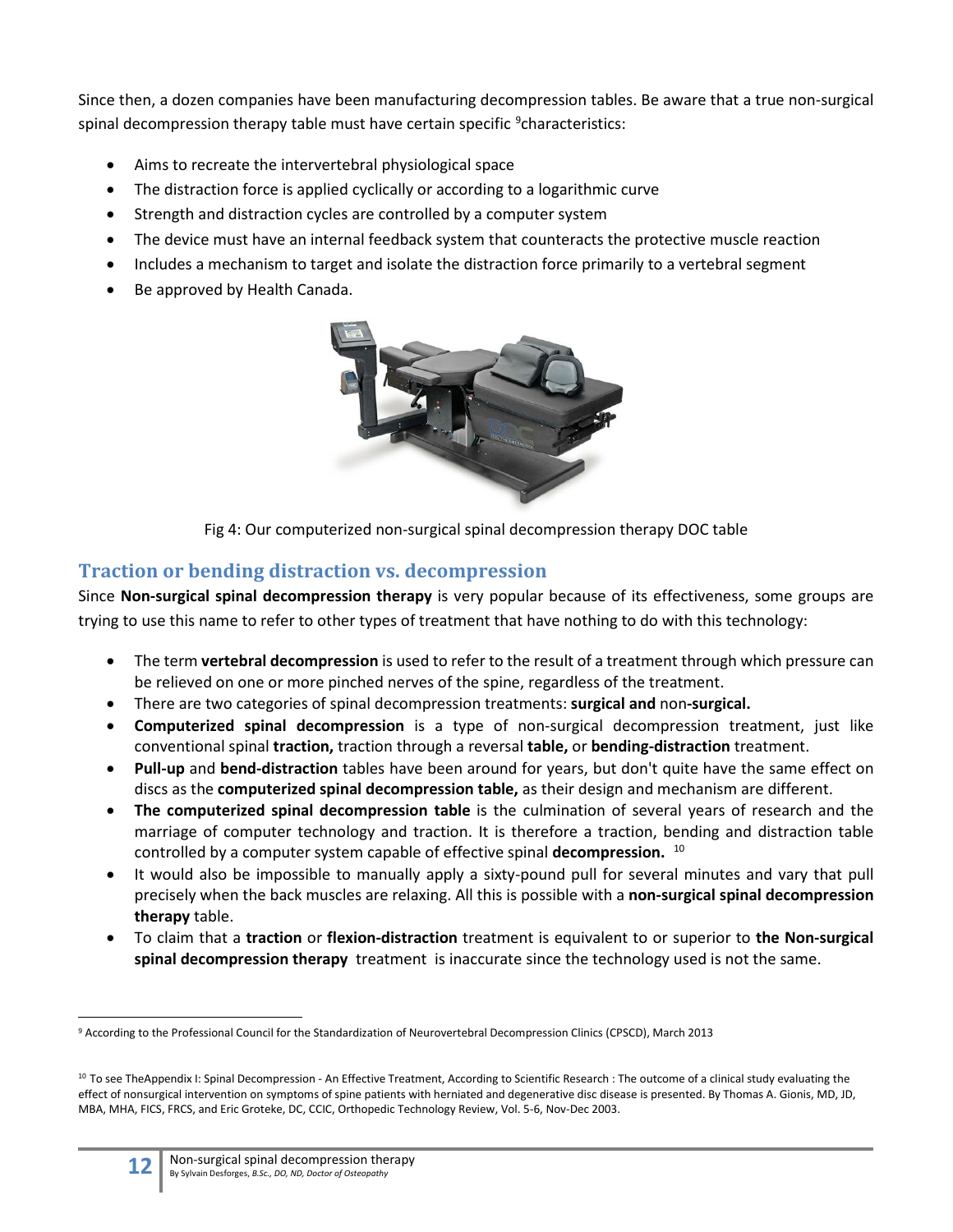• The much higher price of non-surgical spinal decompression therapy tables and the special training required to use them effectively and safely justifythe higher fees for non-surgical spinal decompression therapy treatment compared to traction or flexion-distraction.

#### <span id="page-12-0"></span>**Why does non-surgical spinal decompression therapy work?**

Through the application of the patented technology of the decompression mechanism, the effects of compression on the disc and gravity are removed. This means that all the pressure on your spine and discs is eliminated. Even better, and this is the key, a negative pressure inside the disk is created. This negative pressure sucks the nucleus into the disc, allowing the disc to rehydrate and regenerate.

#### <span id="page-12-1"></span>**The effects of non-surgical spinal decompression therapy:**

- Increased space between disks
- Reduction of hernias
- $\checkmark$  Strengthening of external ligaments
- Reverse intra disc pressure

Simply, non-surgical spinal decompression therapy relieves pain quickly by "repairing" damaged discs. In addition, the treatment is gentle, safe andfast. According to a study published in the American Journal of Pain *Management,* the decompression method provides good to excellent results for 86% of patients with herniated discs or rupturated discs and 75% for patients with facet osteoarthritis.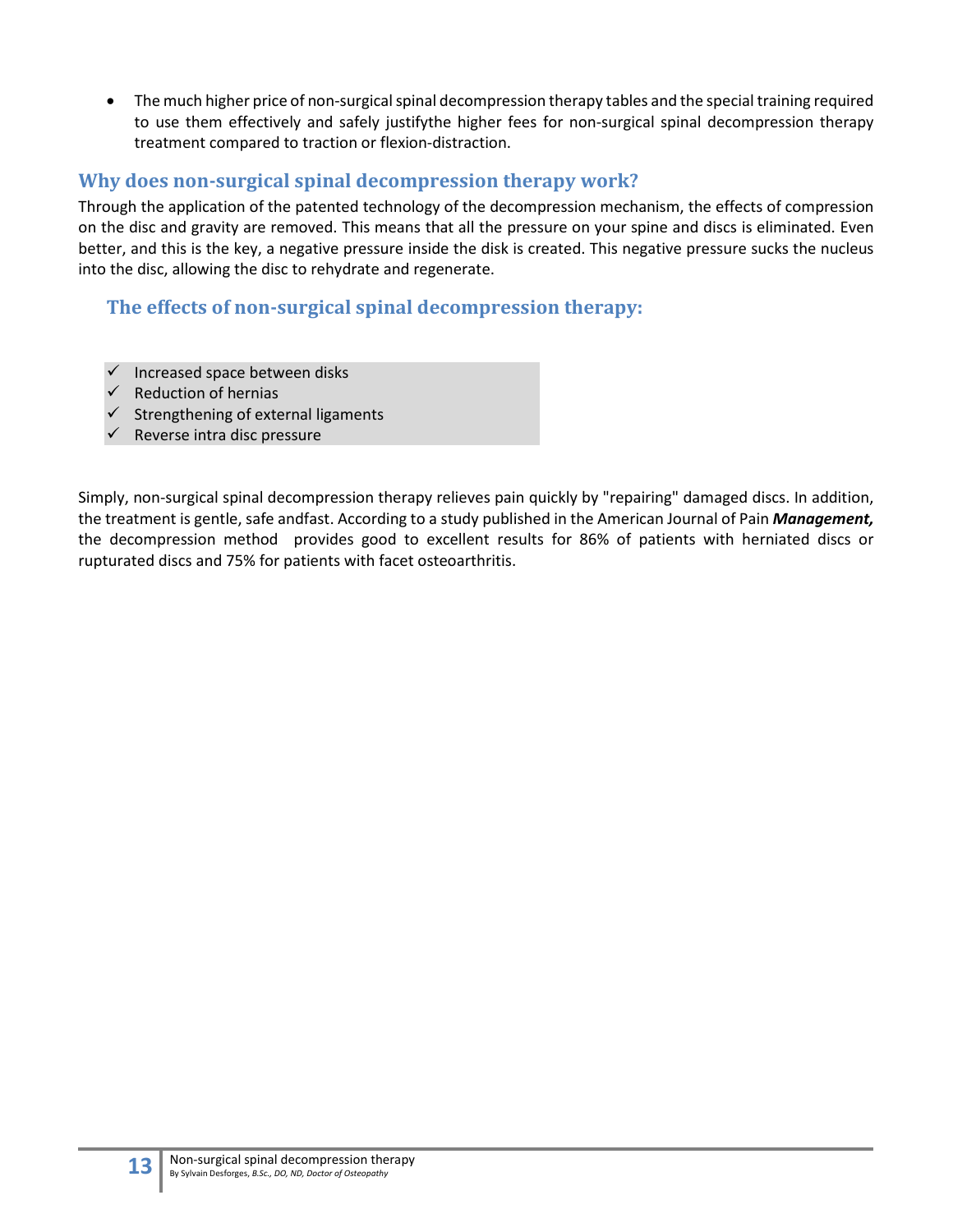# <span id="page-13-0"></span>**Non-surgical spinal decompression therapy has been successful for the treatment of:**

- Back pain
- Neck pain
- Arm pain
- **Sciatica**
- Herniated disc and /or bulging disc (single or multiple)
- $\checkmark$  Degenerative disc disease
- Relapse or failure after spinal surgery
- Facet syndrome

# <span id="page-13-1"></span>**Studies in Non-surgical spinal decompression therapy**

Clinical studies have shown that non-surgical spinal decompression therapy is extremely effective for the treatment of back pain. In a recent study, published in the *Orthopedic Technology Review,* Non-surgical spinal decompression therapy demonstrated that the treatment of degenerative hernias and discs is effective in 86% of cases. Not only that, but another study published in the *"Anesthesiology* News" showed that even after 4 years more than 91% remained painless.



Fig. 5 MRI of a patient before and after treatment demonstrates significant resorption of the herniated disc.

# <span id="page-13-2"></span>**Here are some other studies that show how effective a non-surgical spinal decompression therapy is...**

In the Journal of *Neurological Research* VOL 20, NO 4, in1998, the researchers stated: "We consider non-surgical spinal decompression therapy to be a primary treatment for lower back pain associated with a herniated disc at one or more levels, degenerative disc disease, facet osteoarthritis and decreased spinal mobility. We believe that post-surgical patients with persistent pain should not be considered candidates for surgery until another nonsurgical spinal decompression therapy trial has been tried."

In the Journal *of Neurological Research* VOL 23, NO 7, October 2001, the researchers stated: "non-surgical spinal decompression therapy, addresses both primary and secondary causes of lower back and leg pain. We therefore suggest that non-surgical spinal decompression therapy should be considered before the patient undergoes surgery which permanently alters the anatomy and function of thespine. »

In the same Journal *of Neurological Research,* the University of Sydney's senior lecturer in orthopedics said: "The reduction of intradiscal pressure with non-surgical spinal decompression therapy represents a technological

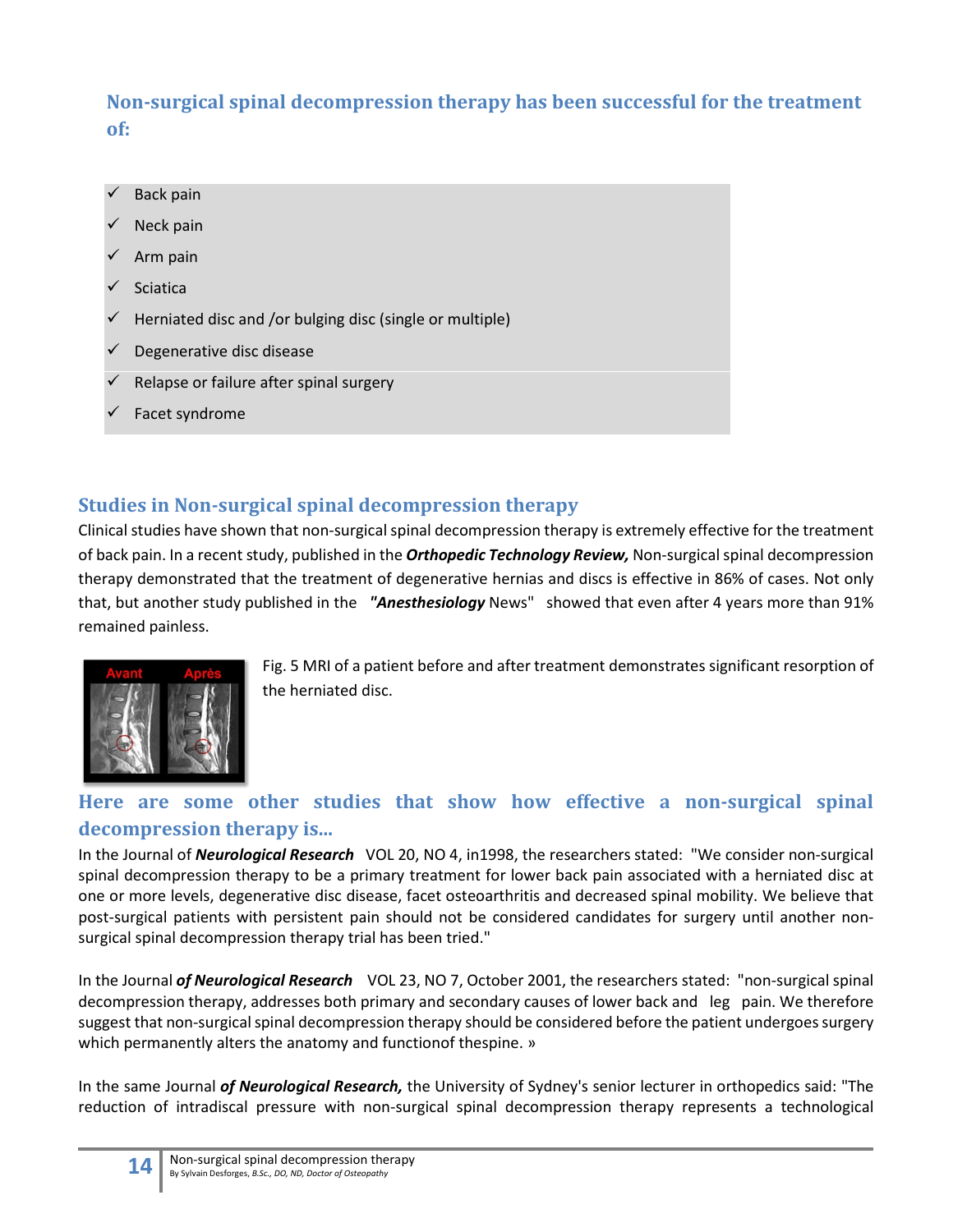advance in the treatment of the lumbar spine and is likely to affect both the biomechanics and biochemical causes of disc pain.

# <span id="page-14-0"></span>**How does the non-surgical spinal decompression therapy treatment work?**

You will lie on your back, we will tie you up with comfortable straps that help stabilize both your hips and pelvis. We will adjust the non-surgical spinal decompression therapy computer system to target the specific disc that is causing your pain and their symptoms. Finally, we will adjust the appropriate tension (according to your weight) for your treatment.

This pulling force uses a logarithmic curve to avoid muscle spasms. In addition, it reduces friction and allows for gentle separation of the vertebrae, which minimizes the effect of gravity.

All you have to do is relax, while the computer, once programmed specifically for your treatment, allows a safe decompression of your vertebrae. It is not uncommon for our patients to fall asleep during treatment. They describe the treatment as gentle, intermittent back traction. And it can be very relaxing.

#### <span id="page-14-1"></span>**How is non-surgical spinal decompression therapy different from traction devices?**

The traction device has been around for a very long time. However, the results obtained, using this type of device to treatpatients with backpain, were minimal. The big problem with these traction devices is that they pull both the muscles and the spine at the same time, which often triggers painful muscle spasms (proprioception reflex).

Non-surgical spinal decompression therapy specifically applies logarithmic force to decrease intra disc pressure and improve fluid exchange inside the disc. MRI studies comparing regular traction devices to non-surgical spinal decompression therapy have shown that regular traction does not restore the nucleus of a hernia of the disc to resorb, while Non-surgical spinal decompression therapy allows it.

Patients also say that non-surgical spinal decompression therapy is extremely comfortable... even relaxing... while the traction can be very uncomfortable.

# <span id="page-14-2"></span>**How much does a spinal decompression treatment cost?**

In Quebec, the fees charged to patients for spinal decompression treatment vary from one clinic to another and can range from \$120 to \$200 per visit. The price charged for this treatment is proportional to its investment since it requires special high-tech equipment and postgraduate training. However, these fees are very reasonable for me in the circumstances and are comparable to what is done elsewhere in North America.

In our clinics, fees for each non-surgical spinal decompression therapy treatment range from \$100 to \$140.

#### <span id="page-14-3"></span>**How long do the treatments take and how much do you need?**

Patients typically need 20 to 25 spinal decompression treatments. Each tour lasts only about 30 minutes. This, of course, depends on your case and will be determined by a thorough evaluation.

It is important to note that many patients get immediate relief after just a few treatments. You'll also be happy to know that this is not something you'll have to do for the rest of your life. Studies show that once cured, patients remain painless long after they have completed their treatments.

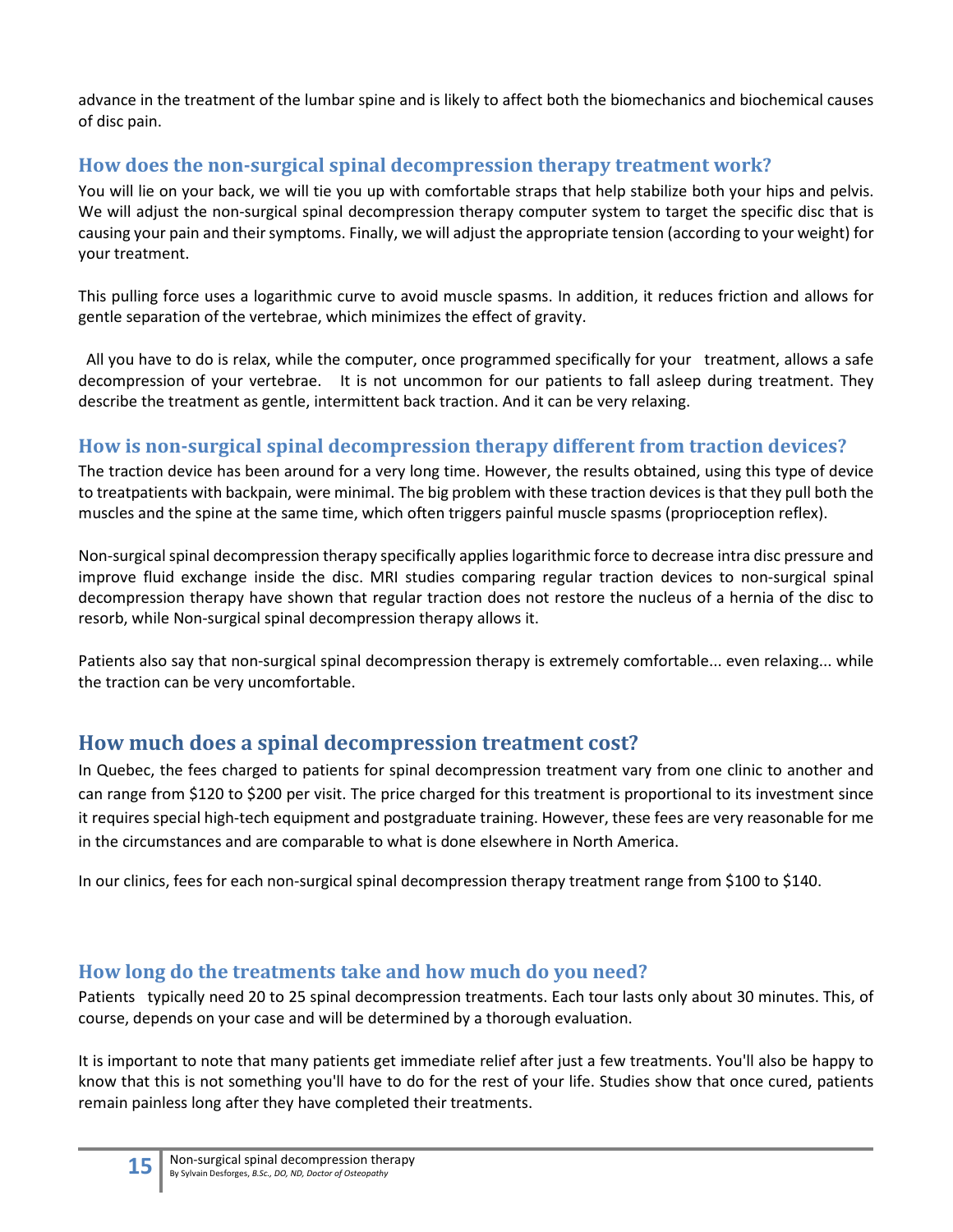#### <span id="page-15-0"></span>**Is spinal decompression an experimental treatment?**

No. Spinal decompression is not an experimental treatment since this therapy, originally developed and taught by Dr. Allan Dyer PhD MD in 1985 in the United States, has been marketed <sup>[11](#page-15-4)</sup> and approved by the FDA for<sup>[12](#page-15-5)</sup> 18 years (the first decompression table was marketed in 1991). In addition, hundreds of clinical studies have been published since then, as to its effectiveness and thousands of doctors across North America use this device. [See one of the](#page-22-0)  [searches in Appendix I](#page-22-0)

#### <span id="page-15-1"></span>**Is spinal decompression a recognized treatment?**

Yes. L'Ordre des chiropraticiens du Québec<sup>[13](#page-15-6)</sup> and ACMA association confirm that spinal decompression is in fact a form of **traction** treatment and that traction is one of the complementary therapies that are recognized in the Manual **des Actes and Services Chiropractiques [14](#page-15-7)** of the Association **des chiropraticiens du Québec [15](#page-15-8)** and **the ACMA (Canadian Alliance of Alternative Medicine)**.

# <span id="page-15-2"></span>**Is there any special training required to administer spinal decompression care?**

Yes. In this regard, ACMA and the Ordre des **chiropraticiens du Québec** expect its members to use only techniques that are recognized and taught in accredited educational institutions. According to the "Code of ethics of chiropractors" and that<sup>[16](#page-15-9)</sup> of osteopaths: "The *chiropractor must practice his profession according to principles recognized by chiropractic science"* and "The osteopath must exercise his profession according to principles recognized by osteopathic science". In addition, there are currently only two accredited courses, including the [17](#page-15-10) **Logan College of Chiropractic,** the **Kennedy Technical Decompression** [18](#page-15-11) and the Southern **California University of Health Science.** [19](#page-15-12)

# <span id="page-15-3"></span>**Do you need to have specific skills to be able to administer spinal decompression treatments safely for the patient?**

Yes. Since vertebral decompression is mainly used for the treatment of herniated **discs** in particular and degenerative diseases of the intervertebral discs in general, and the treatment of these conditions carries certain risks, it is absolutely essential that it be done under the close supervision of a health professional authorized to differential **diagnosis** as is the case of the Doctor of Medicine, in chiropractic or osteopathy (who is also a doctor or chiropractor). This type of treatment requires a complete examination of the patient including health history, Xrays of the spine and an MRI. An accurate diagnosis is therefore essential before undertaking a vertebral decompression treatment safely. [See the list of](#page-24-0) [controls in](#page-24-0) [Annex II](#page-24-0)

<span id="page-15-4"></span><sup>&</sup>lt;sup>11</sup> Wikipedia: [http://en.wikipedia.org/wiki/Spinal\\_decompression](http://en.wikipedia.org/wiki/Spinal_decompression)

<span id="page-15-5"></span> $12$  FDA in its April 10, 1996 reply to the VAX D request (Dr. Dyer, PhD, M.D.) that any reference to decompression be defined as "decompression of the intervertebral disc and facet joints, that is , unloading, due to distraction and positioning"

<span id="page-15-6"></span><sup>13</sup> The Ordre des chiropraticiens du Québec[: http://www.ordredeschiropraticiens.qc.ca/](http://www.ordredeschiropraticiens.qc.ca/)

<span id="page-15-7"></span><sup>14</sup> Manual of Chiropractors: Chiropractic Acts and Services and Pricing, Laurent Boisvert, Association des chiropratiques du Quebec, 1990. xvii, 380 p.

<span id="page-15-8"></span><sup>15</sup> The Association des chiropraticiens du Québec[: http://www.chiropratique.com/](http://www.chiropratique.com/)

<span id="page-15-9"></span><sup>&</sup>lt;sup>16</sup> The Code of Ethics of Chiropractors is a document published by "Publications Québec":

[http://www2.publicationsduquebec.gouv.qc.ca/dynamicSearch/telecharge.php?type=2&file=//C\\_16/C16R2.htm](http://www2.publicationsduquebec.gouv.qc.ca/dynamicSearch/telecharge.php?type=2&file=//C_16/C16R2.htm)

<span id="page-15-10"></span><sup>17</sup> Logan College of chiropractic[: http://www.logan.edu/](http://www.logan.edu/)

<span id="page-15-11"></span><sup>18</sup> Kennedy Decompression Technique[: http://www.kennedytechnique.com/](http://www.kennedytechnique.com/)

<span id="page-15-12"></span><sup>19</sup> Southern California University of Health Science [: http://www.scuhs.edu/](http://www.scuhs.edu/)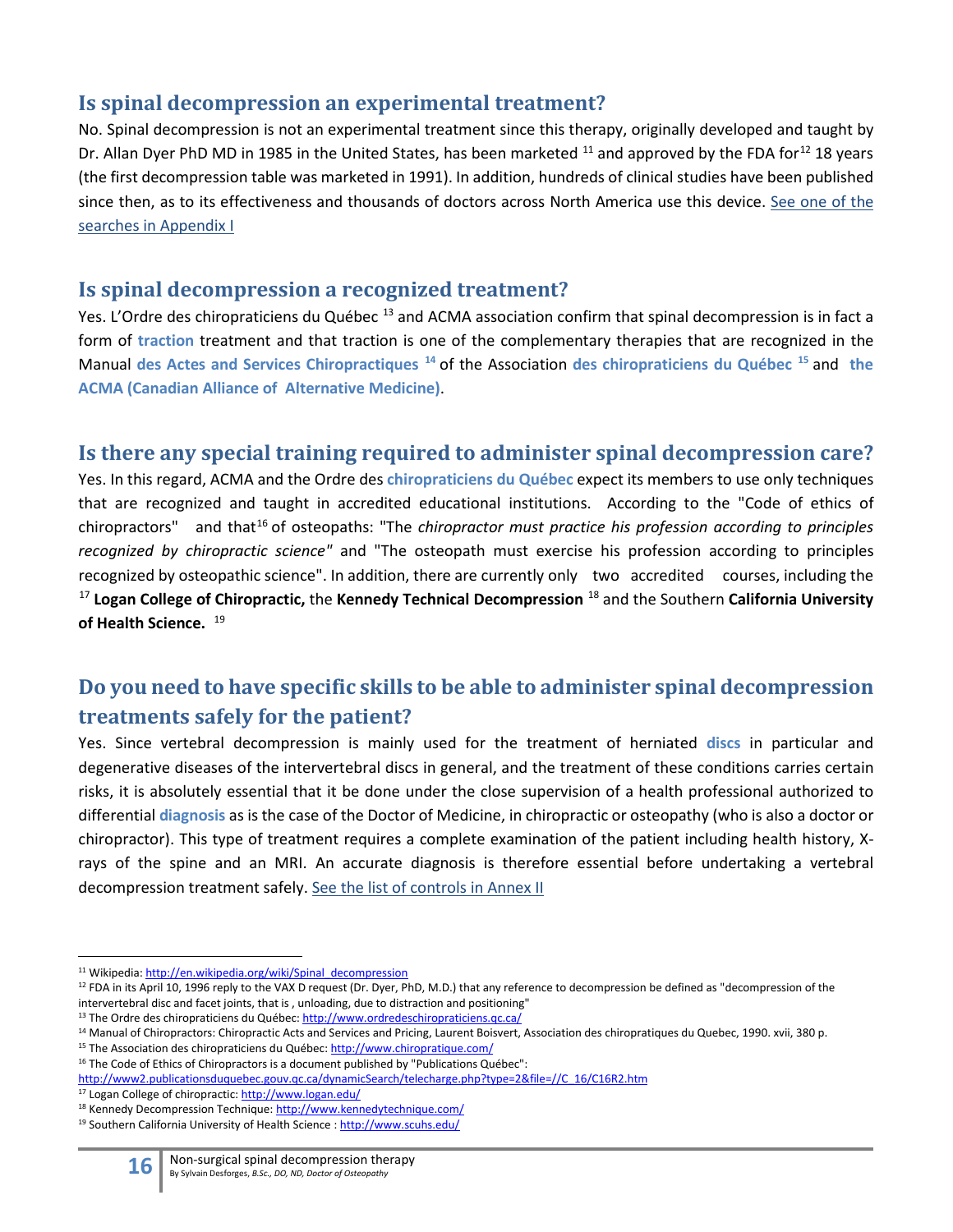According to the ACMA, a technician can perform the spinal decompression treatment as long as the doctor follows up at each of the **visits** (notes of the patient's progress written in the file by the doctor) and that he is physically present at the clinic during the treatment, in case there are side effects or complications during the treatment.

# <span id="page-16-0"></span>**Is spinal decompression more effective than other treatments?**

Yes. Spinal decompression is particularly effective in cases of herniated **disc** and chronic **back pain** precisely where "other" types of care often provide only temporary relief. In fact, most of the patients who come to our clinics have already wasted several years of their lives taking medication or trying various treatments without lasting results.

In this regard, many **therapists** claim to be able to solve the problems related to the herniated disc, while they have neither the competence nor the necessary equipment to make a diagnosis, propose an effective treatment protocol and predict the prognosis; ce which is very dangerous for the public and potentially very expensive for insurance companies, since anyone can improvise specialist in herniated disc or chronic back pain and offers inappropriate care.

# <span id="page-16-1"></span>**Non-surgical spinal decompression therapy is effective:**

- $\checkmark$  Decreased pain
- $\checkmark$  Increased disc volume (Rehydration, regeneration)
- $\checkmark$  Decreased neurological symptoms
- Decreased medication intake

# <span id="page-16-2"></span>**Non-surgical spinal decompression therapy is painless:**

 $\checkmark$  So pleasant that most patients fall asleep during treatment.

# <span id="page-16-3"></span>**Non-surgical spinal decompression therapy is safe:**

- $\checkmark$  Invasive
- Non-surgical

# <span id="page-16-4"></span>**Non-surgical spinal decompression therapy is approved:**

- $\checkmark$  Invented by Dr. Allan Dyer, a Canadian physician
- $\checkmark$  Proven by clinical research
- $\checkmark$  Approved by fda and Health Canada

# <span id="page-16-5"></span>**Conclusion**

If you suffer from a herniated disc or chronic back pain, we may be able to help. We advocate for a safe, evidencebased approach: in this regard, we offer non-surgical spinal decompression therapy care administered by health professionals with a university certification in spinal decompression. In addition, we use decompression tables homologatedby Health Canada.

You can call us at any time for more information. We make it a point to return all our calls and take the time to answer all your questions.

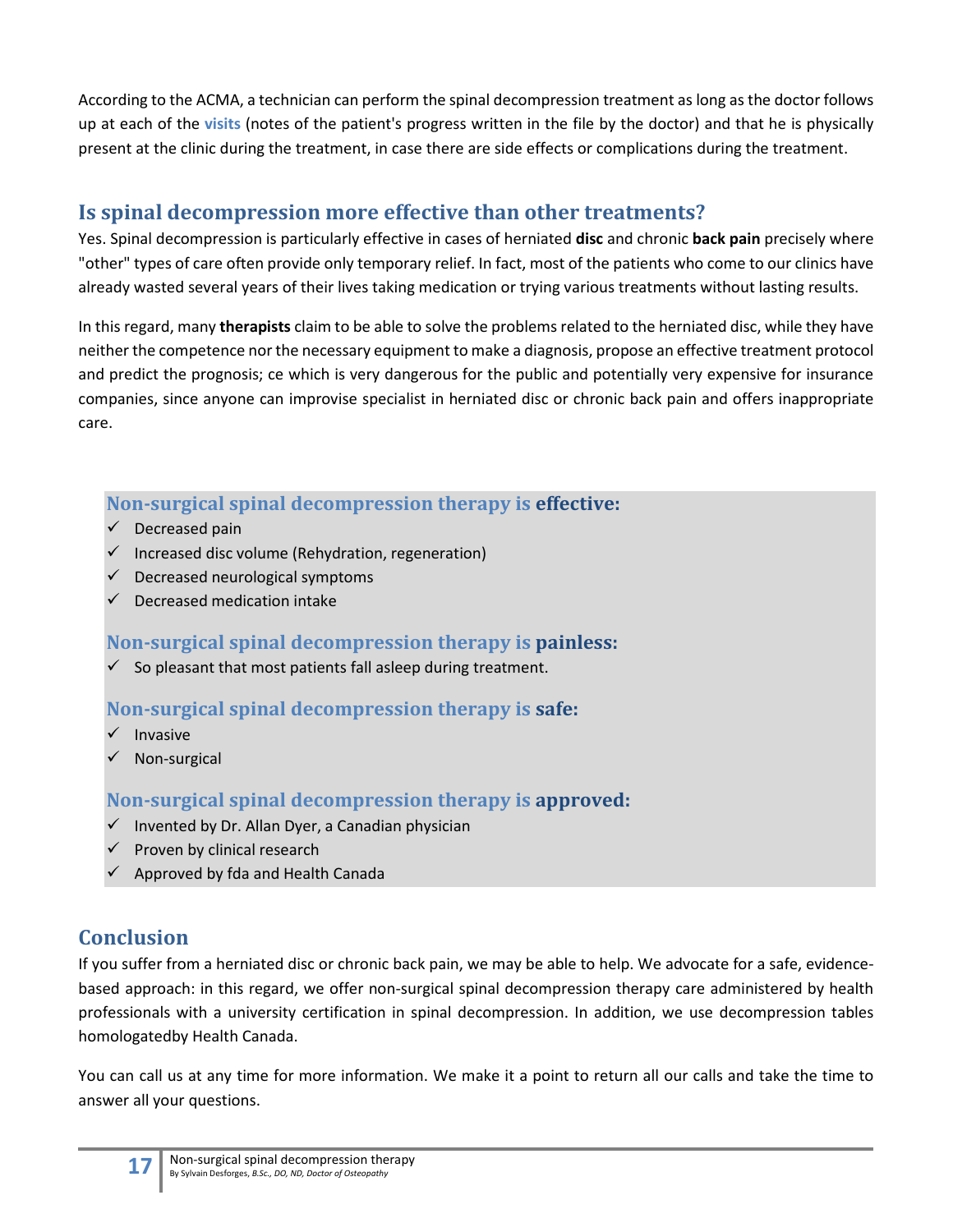# **New technology relieves**the most suffering **back or neck pain**

#### **Who else wants to get rid of their sciatic pain, bulging disc, herniated disc, or leg pain, once and for all?**

Suffering from back pain and leg pain can make you feel like you are a disabled person.

You might no longer be able to play golf, work, or even sit in the car for a 30-minute walk. It's almost impossible for those around you to understand how you feel. You don't remember the last time you got a good night's sleep.

#### <span id="page-17-0"></span>**Do you suffer from the following?**

- $\checkmark$  Sharp pain in the back of the leg
- $\checkmark$  Lower back pain
- $\checkmark$  Hernia or bulging disc
- $\checkmark$  Numbness
- $\checkmark$  Pain in your thighs or hips
- $\checkmark$  Spasms

If you suffer from any of these troublesome conditions, you could have *"sciatica."*

Sciatica is a compression of the sciatic nerve, usually by a herniated disc at the level of L4 or L5. As you know, sciatica can be a very painful problem, even paralyzing at times.

Nothing is worse than feeling good mentally, but physically unable to enjoy life because your back makes you suffer too much, and the pain just doesn't want to go away anymore!

Fortunately, there is an effective and safe solution: even if you suffer from one of these problems, they can be relieved or even eliminated by non-surgical spinal decompression therapy.

#### <span id="page-17-1"></span>**"The chances of it working for me?"**

A medical study demonstrated that patients went from a moderately painful condition to almost painless after decompression treatments. Those who took painkillers only experienced an improvement of less than 5%. – *Am Society of Anesthesiologist, 2006 Chicago, IL*

A second study published by the American Academy of Pain Management in 2007 demonstrated that... "Patients reported an average improvement of *88.9%* in their back pain as well as better functioning... No patient required invasive treatments (epidural injections, surgery, etc.). »

Here's the highlight of all these studies: non-surgical spinal decompression therapy is effective for conditions such as herniated discs, sciatica, and back pain.

This means that in just a few weeks, you could be on the golf course, enjoy your love life, or travel again.

#### <span id="page-17-2"></span>**The Best Solution to Eliminate Your Sciatica and Lower Back Pain**

Now it's time for you to find out if spinal decompression will be your solution to your pain. We invite you to come and consult us so that we can determine if Non-surgical spinal decompression therapy could be **"THE SOLUTION" to** your problem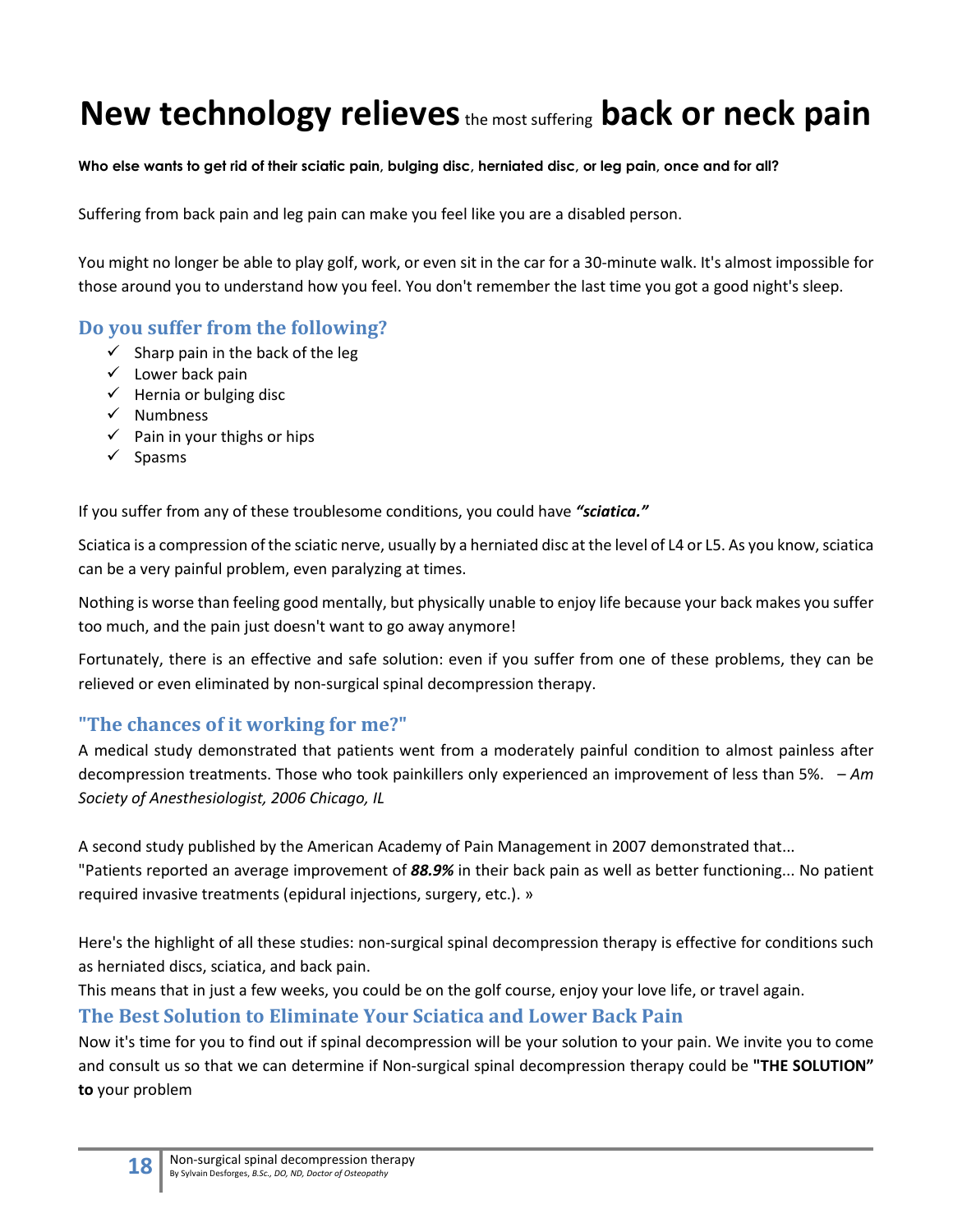# <span id="page-18-0"></span>**Here's what will happen during this consultation...**

- $\checkmark$  An in-depth consultation regarding your health and well-being, during which I will listen to you ... really listen... all the details of your health history.
- $\checkmark$  An orthopedic and neurological examination.
- $\checkmark$  An analysis of your X-rays to determine if a spinal problem is contributing to your pain or symptoms...
- $\checkmark$  A thorough analysis of your examination, X-ray, and MRI results so that we can begin to develop your treatment plan that will eliminate your pain.
- $\checkmark$  You will be informed throughout this consultation and will be able to know on the spot if this extraordinary treatment will be the solution to relieve your pain, as has been the case for so many other patients.
- $\checkmark$  I will also answer all your questions in detail.

This visit to our clinic will only take a few minutes and you won't have to wait part of the day in the waiting room.

#### **And the most wonderful thing is that...**

No medication, invasive examination, or anything painful will be imposed on you. Non-surgical spinal decompression therapy treatments are very gentle. In fact, it happens very often that our patients fall asleep during their treatment.

You will simply lie on your back, and then a specialized belt will be gently put around your waist. We'll tune the device to target your problem – and the decompression computer system will do the rest.

Call anytime between 09:00 and 19:00 Monday to Friday. Tell our assistant that you want an appointment for the decompression assessment.

We will be able to start your evaluation as soon as there is availability in our schedule.

I look forward to helping you get rid of your pain, which will then allow you to start living a healthier and more joyful life.

Sincerely

Sylvain Desforges, BSc, DO, ND, Doctor of Osteopathy

#### **P.S. The only real question to ask is ...**

#### <span id="page-18-1"></span>**How will you feel in a month?**

One of the biggest myths about pain is that it will go away on its own, without any treatment. In this regard, a study published in the "British Medical Journal", in May 1998, proved that this myth is false, demonstrating that 75% of people who suffer from back pain and have done nothing to fix it will suffer either pain or disability 12 months later.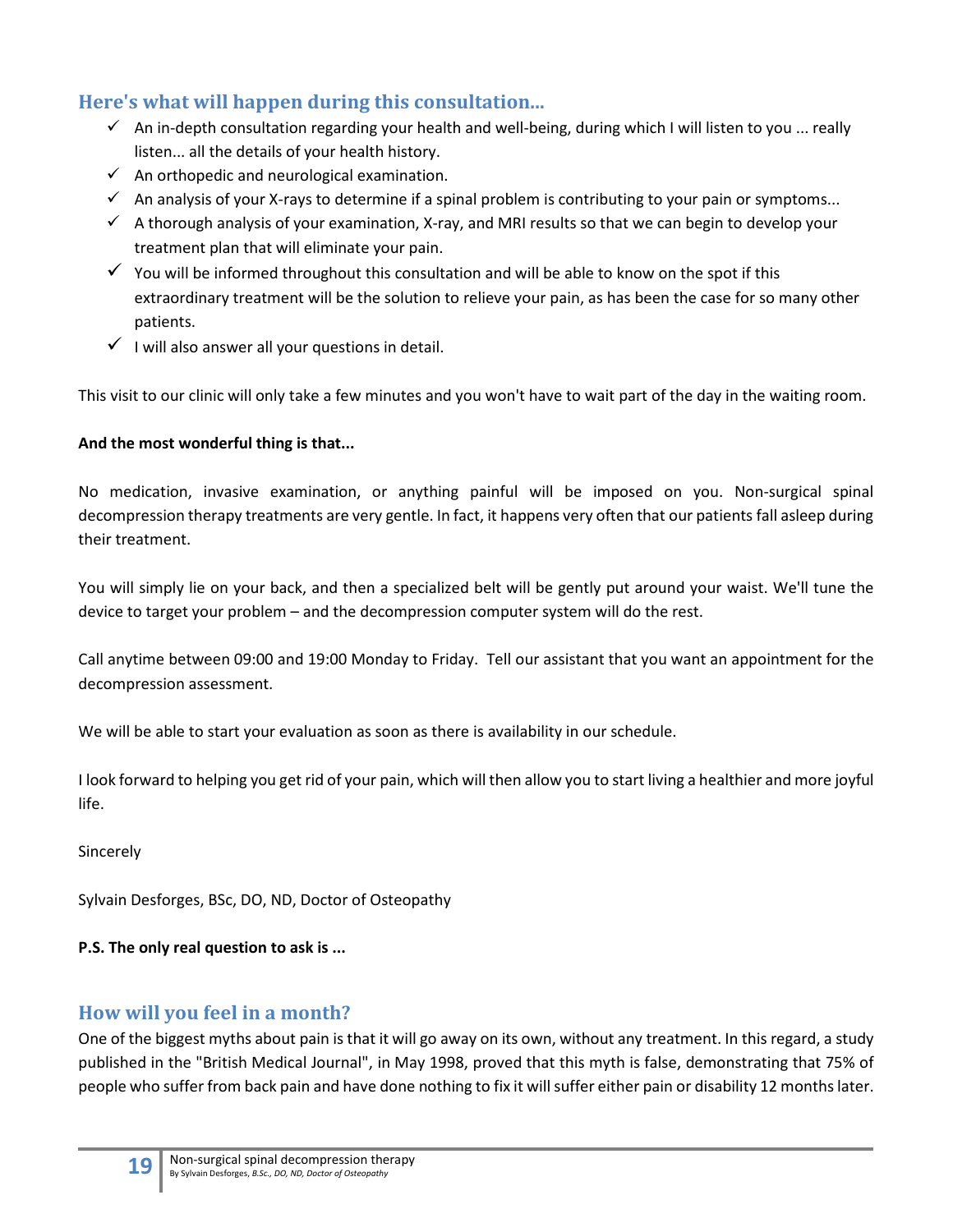Let us not deceive ourselves, if the pain has not dissipated so far, it is a safe bet that it will not go away on its own. Life is too short to live in pain like this.

**Call today and soon I'll give you the green light so** you can have **fun again.**

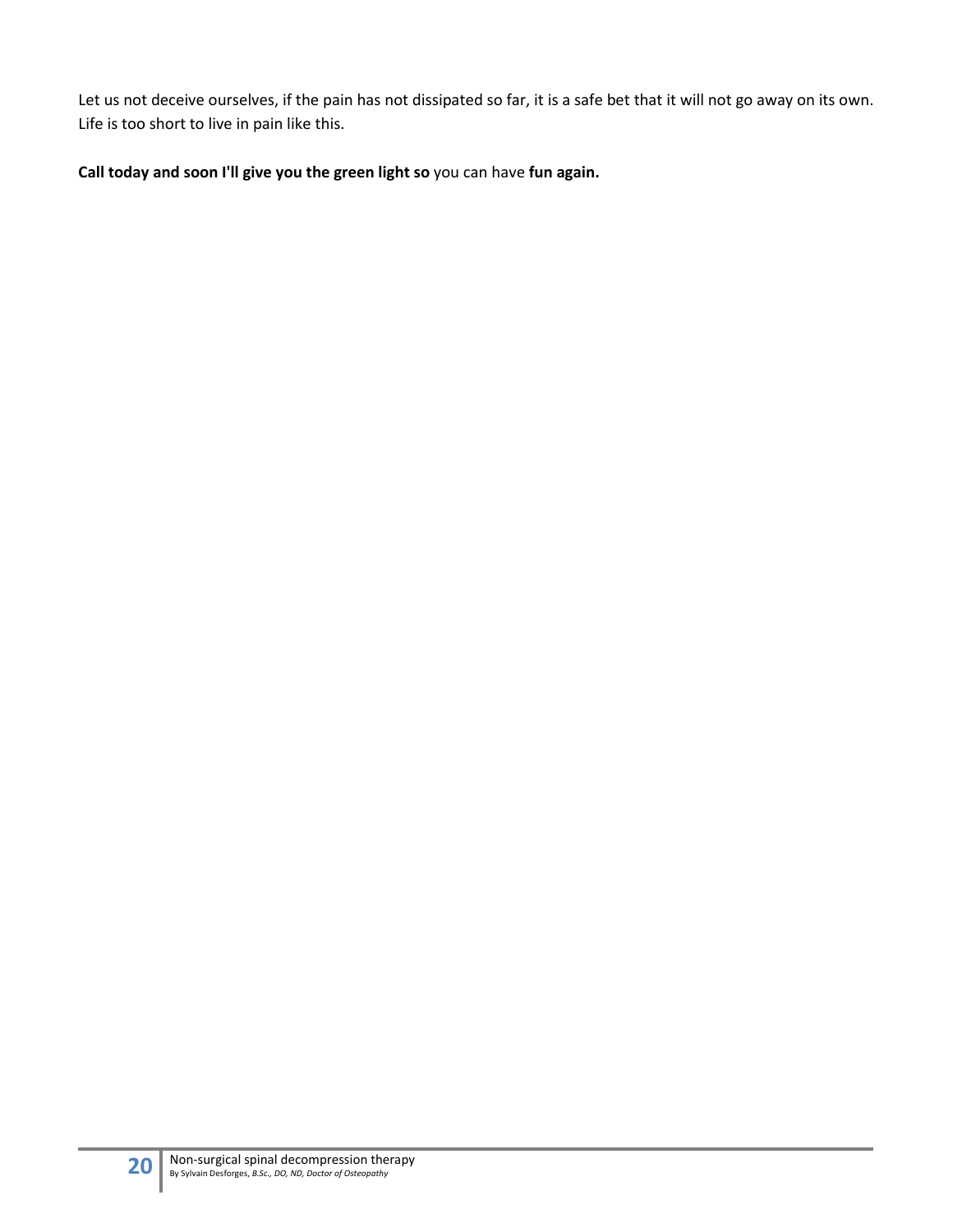# <span id="page-20-0"></span>**Our clinics**

#### <span id="page-20-1"></span>**Head office**

**TAGMED Clinic - Terrebonne**  1150 Lévis, Suite 200 Terrebonne, QC, J6W 5S6 **Phone: (450) 704-4447**

**Neurotherapy Montreal** 1140 Beaumont Mount Royal, QC, H3P 3E5 **Phone: 1 (877) 672-9060**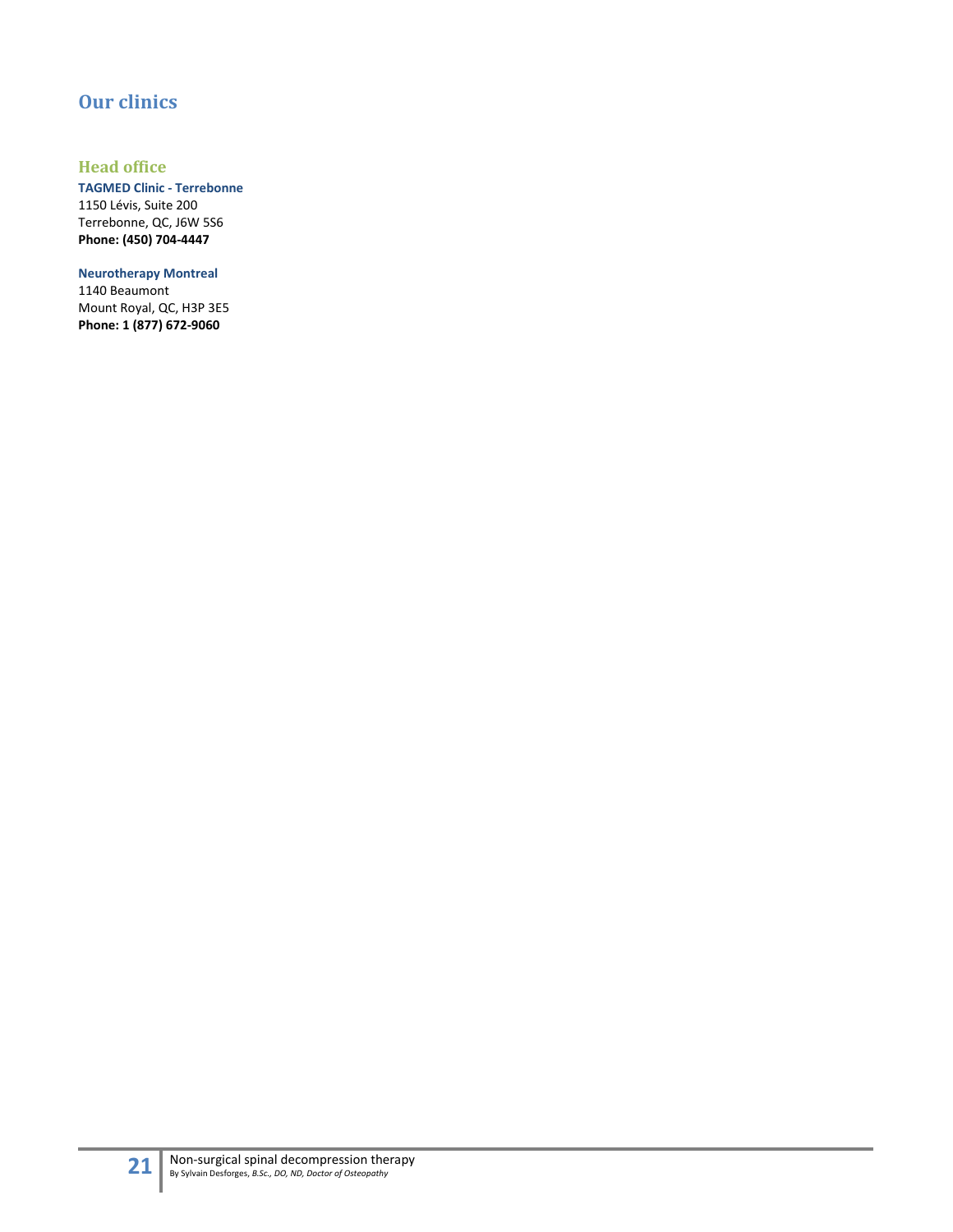# <span id="page-21-0"></span>**Appendix I: Spinal Decompression - An Effective Treatment, According to Scientific Research**

The outcome of a clinical study evaluating the effect of nonsurgical intervention on symptoms of spine patients with herniated and degenerative disc disease is presented.

#### [By Thomas A. Gionis, MD, JD, MBA, MHA, FICS, FRCS, and Eric Groteke, DC, CCIC, Orthopedic Technology Review, Vol. 5-6, Nov-Dec 2003.](http://www.sosherniediscale.com/modules/news/article.php?storyid=684)

This clinical outcomes study was performed to evaluate the effect of spinal decompression on symptoms and physical findings of patients with herniated and degenerative disc disease. Results showed that 86% of the 219 patients who completed the therapy reported immediate resolution of symptoms, while 84% remained pain-free 90 days post-treatment. Physical examination findings showed improvement in 92% of the 219 patients and remained intact in 89% of these patients 90 days after treatment. This study shows that disc disease-the most common cause of back pain, which costs the American health care system more than \$50 billion annually-can be cost-effectively treated using spinal decompression. The cost for successful non-surgical therapy is less than a tenth of that for surgery. These results show that biotechnological advances of spinal decompression reveal promising results for the future of effective management of patients with disc herniation and degenerative disc diseases. Long-term outcome studies are needed to determine if non-surgical treatment prevents later surgery, or merely delays it.

#### **SUMMARY**

In conclusion, nonsurgical spinal decompression provides a method for physicians to properly apply and direct the decompressive force necessary to effectively treat discogenic disease. With the biotechnological advances of spinal decompression, symptoms were restored by subjective report in 86% of patients previously thought to be surgical candidates and mechanical function was restored in 92% using objective data. Ninety days after treatment only 2% reported pain and 3% relapsed, by physical examination exhibiting motor limitations and decreased spinal range of motion. Our results indicate that in treating 219 patients with MRI-documented disc herniation and degenerative disc diseases, treatment was successful as defined by: pain reduction; reduction in use of pain medications; normalization of range of motion, reflex, and gait; and recovery of sensory or motor loss. Biotechnological advances of spinal decompression indeed reveal promising results for the future of effective management of patients with disc herniation and degenerative disc diseases. The cost for successful nonsurgical therapy is less than a tenth of that for surgery. Long-term outcome studies are needed to determine if nonsurgical treatment prevents later surgery or merely delays it.

Thomas A. Gionis, MD, JD, MBA, MHA, FICS, FRCS, is chairman of the American Board of Healthcare Law and Medicine, Chicago; a diplomate professor of surgery, American Academy of Neurological and Orthopaedic Surgeons; and a fellow of the International College of Surgeons and the Royal College of Surgeons.

Eric Groteke, DC, CCIC, is a chiropractor and is certified in manipulation under anesthesia. He is also a chiropractic insurance consultant, a certified independent chiropractic examiner, and a certified chiropractic insurance consultant. Groteke maintains chiropractic centers in northeastern Pennsylvania, in Stroudsburg, Scranton, and Wilkes-Barre.

#### **REFERENCES**

- 1. Eyerman E. MRI evidence of mechanical reduction and repair of the torn annulus disc. International Society of Neuroradiologists; October 1998; Orlando.
- 2. Narayan P, Morris IM. A preliminary audit of the management of acute low back pain in the Kettering District. Br J Rheumatol. 1995;34:693-694.
- 3. McDevitt C. Proteoglycans of the intervertebral disc. In: Gosh, P, ed. The Biology of the Intervertebral Disc. Boca Raton, Fla: CRC Press; 1988:151-170.
- 4. Bogduk N, Twomey L. Clinical Anatomy of the Lumbar Spine. New York: Churchill Livingstone; 1991.
- 5. Cox JM. Low Back Pain: Mechanism, Diagnosis, and Treatment. 5th ed. Baltimore: Williams & Wilkins; 1990:69-70, 144.
- 6. Cyriax JH. Textbook of Orthopaedic Medicine: Diagnosis of Soft Tissue Lesions. Vol 1. 8th ed. London: Balliere Tindall; 1982.
- 7. Nachemson AL. The lumbar spine, an orthopaedic challenge. Spine. 1976;1(1):59-69.
- 8. Ramos G, Martin W. Effects of vertebral axial decompression on intradiscal pressure. J Neurosurgery. 1994;81:350-353.
- 9. Shealy CN, Leroy P. New concepts in back pain management: decompression, reduction, and stabilization. In: Weiner R, ed. Pain Management: A Practical Guide for Clinicians. Boca Raton, Fla: St Lucie Press; 1998:239-257.
- 10. Pal B, Mangion P, Hossain MA, et al. A controlled trial of continuous lumbar traction in back pain and sciatica. Br J Rheumatol. 1986;25:181-183.
- 11. Weber H. Traction therapy in sciatica due to disc prolapse. J Oslo City Hosp. 1973;23(10):167-176.
- 12. Yong-Hing K, Kirkaldy-Willis WH. The pathophysiology of degenerative disease of the lumbar spine. Orthop Clin North Am. 1983;14:501-503.
- 13. Matthews J. The effects of spinal traction. Physiotherapy. 1972;58:64-66.
- 14. Goldfish G. Lumbar traction. In: Tollison CD, Kriegel M, eds. Inter-disciplinary Rehabilitation of Low Back Pain. Baltimore: Williams & Wilkins; 1989.
- 15. Onel D, Tuzlaci M, Sari H, Demir K. Computed tomographic investigation of the effect of traction on lumbar disc herniations. Spine. 1989; 14(1):82-90.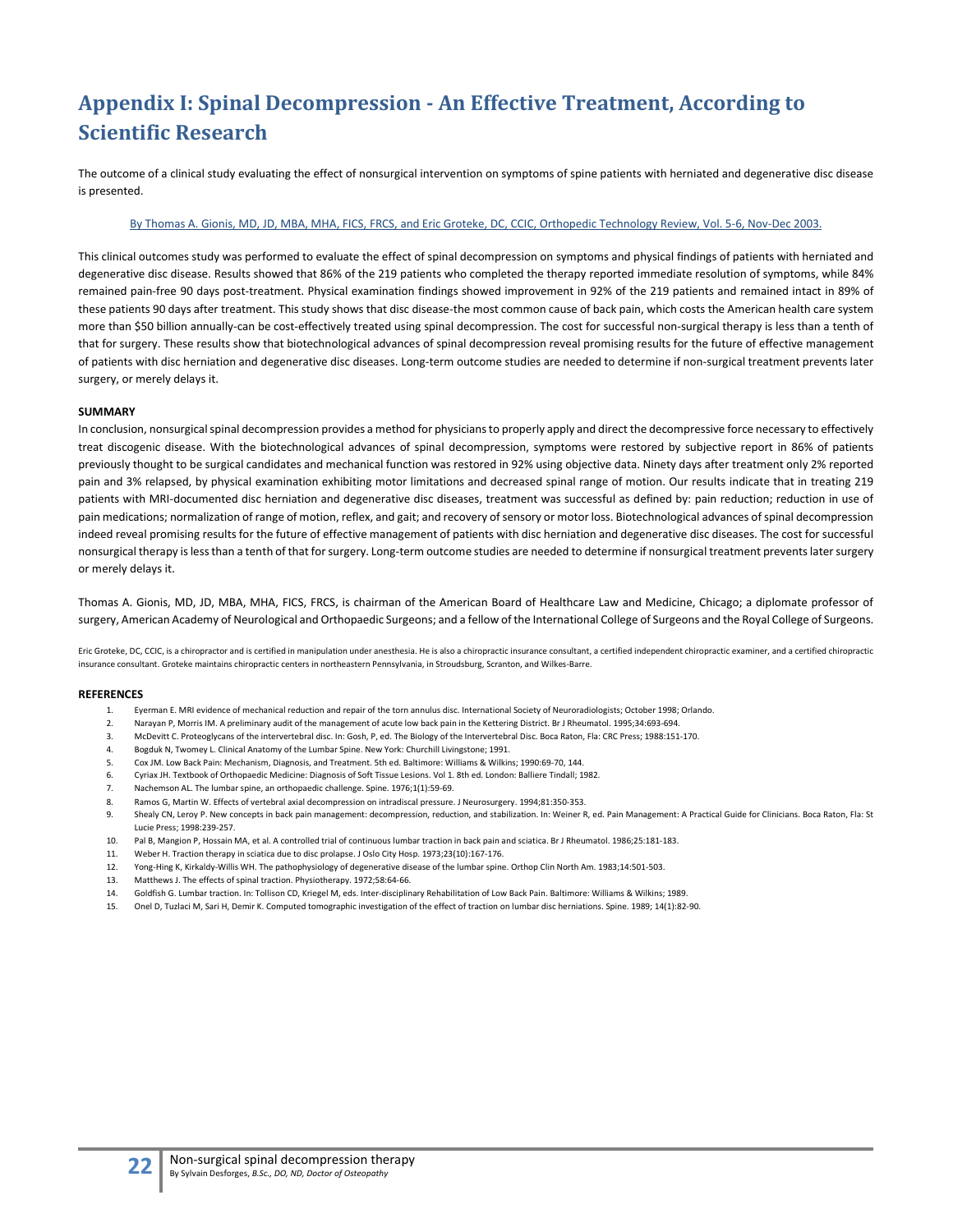# <span id="page-22-0"></span>**Non-surgical spinal decompression therapy: Published Studies**

#### **1. BMC Musculoskelet Disord. 2010 Jul 8. 1471-2474-11-155.**

Restoration of disk height through non-surgical spinal decompression is associated with decreased discogenic low back pain: a retrospective cohort study. Apfel CC, Cakmakkaya OS, Martin W, Richmond C, Macario A, George E, Schaefer M, Pergolizzi JV.

**OUTCOME: Non-surgical spinal decompression was associated with a reduction in pain and an increase in disc height. The correlation of these variables suggests that pain reduction may be mediated, at least in part, through a restoration of disc height. A randomized controlled trial is needed to confirm these promising results.**

#### **2. Archives of Physical Medicine (Vol. 89, Issue 2, Pages 269-274, February 2008)**

Outcomes after a Prone Lumbar Traction Protocol for Patients with Activity limiting Low Back Pain: A prospective Case Series Study, Archives of Physical Medicine. Paul Beattie, PhD, PT , OCS, Roger M. Nelson, PhD, PT Lori A. Michner, PhD,PT,ATC, SCS, Joseph Cammarata, DC , Jonathan Donley, DPT

**OUTCOME: On the 180-day follow up, patients reported significantly improved pain after 16-24 daily VAX-D treatment sessions.**

#### **3. Journal of Medicine. September 2008**

Prospective Evaluation of the Efficacy of Spinal Decompression via the DRX9000 for Chronic Low Back Pain. John B. Leslie, MD, MBA; Joseph V. Pergolizzi, MD; Alex Macario, MD, MBA; Christian C. Apfel, MD, PhD; Darren Clair, MD; Charlotte Richmond, PhD; Frank Florio, DC; Martin Auster, MD, MBA

**OUTCOME: Of the patients completing the full 6-week course of spinal decompression, 16 of 18 reported improvement in pain. Patients also reported having better daily activity function as measured by the Oswestry Disability Index.**

#### **4. American Society of Anesthesiologists. October 2006**

Motorized Spinal Decompression for Chronic Discogcnic Low Back Pain: Chart review of 100 patients. Alex Macario, MD, MBA; Sunil J. Panchal, MD; Charlotte Richmond, PhD; Joseph V. Pergolizzi, Jr., MD

**OUTCOME: Patients reported a mean 90% improvement in back pain and better function as measured by activities of daily living. On a 0** to **10 scale (O=Not satisfied 10=Very satisfied)**

#### **5. Journal of Orthopedic & Sports Physical Therapy (Vol. 35.No. 1 January 2005)** Short and Long-term Outcomes following Treatment with the VAX-D Protocol for Patients with Chronic, Activity- Limiting Low Back Pain P.F. Beattie, PT,PhD, OCS; R. Nelson MS, PhD; L. Michener, PT, PhD; J. Cammaratta, BS, DC; J. Donelly. **OUTCOME: Significant improvements were reported in a sample of 118 patients with unfavorable prognosis due to chronic low back pain.**

#### **6. Journal of Neurological Research (Vol. 26, April 2004)**

Efficacy of Vertebral Axial Decompression on Chronic Low Back Pain: Study of Dosage Regimen. Dr. Gustava Ramos, MD. **OUTCOME: This 142 patient study showed 76% achieved remission of pain with 18 treatment sessions, versus 43% remission with 9 treatments. Except in emergent conditions, VAX-D should be utilized before surgery is undertaken. Success correlates with number of sessions administered.**

#### **7. Orthopedic Technology Review. 2003; 6 (5)**

Spinal Decompression. By Thomas A. Gionis, MD, JD, MBA, MHA, FICS, FRCS, and Eric Groteke, DC, CCIC **OUTCOME: Results showed that 86% of the 219 patients who completed the therapy reported immediate resolution of symptoms, while 84% remained pain-free 90 days post-treatment. Physical examination findings showed improvement in 92% of the 219 patients, and remained intact in 89% of these patients 90 days after treatment.**

#### **8. Anesthesiology News, (Vol. 29, No. 3 March 2003)**

VAX-D reduces Chronic Discogenic Low Back Pain. Robert H. Odell, MD, PhD., Daniel Boudreau, D.O. **OUTCOME: Four years after VAX-D, Patients show a sustained 86% reduction in pain; 91% of patients resumed their normal activities.**

#### **9. Journal of Neurological Research (Vol. 23, No. 7 October 2001)**

Dermatomal Somatosensory Evoked Potential Demonstration of Nerve Root Decompression after VAX-D Therapy. William Naguszewski, MD; Earl Gose, PhD.

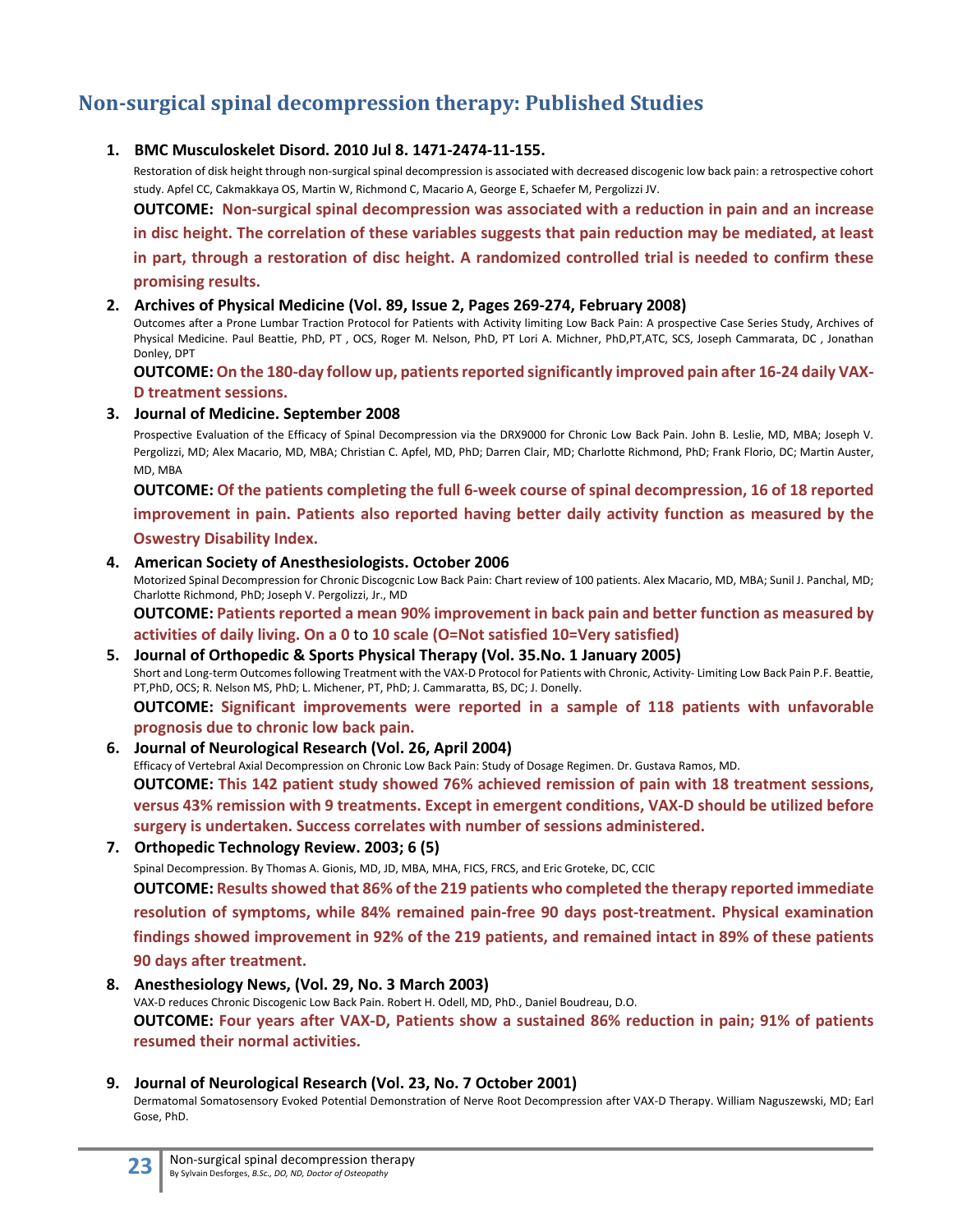**OUTCOME: Of the study group, 77% reported pain reduction with successful decompression of the nerve roots at multiple Levels.**

**10. Neurological Research Journal (Vol. 23, pp. 780-784, October 2001)**

A prospective randomized Controlled Study of VAX-D and TENS for the treatment of Chronic Low Back Pain. Eugene Sherry, MD, FRACS; Peter Kitchener, MD, FRANZCR; Russell Smart, MB, ChB

**OUTCOME: VAX-D Treatment obtained a statistically significant reduction in pain and improvement in functional outcome in patients with disc-related chronic low back pain. TENS treatment recorded 0% improvement, while VAX-D treatment yielded a success rate of 68.4%.**

**11. Canadian Journal of Clinical Medicine (Vol. 6, No. 1 January 1999)** An Overview of Vertebral Axial Decompression. Frank Tilaro, M.D. **OUTCOME: Average pain reduction in patients after VAX-D treatment was 77%.**

#### **12. Canadian Journal of Clinical Medicine (Vol. 5, No. 1, January 1998)**

The Effects of VAX-D on Sensory Nerve Dysfunction in patients with Low Back pain and Radiculopathy. Frank Tilaro, MD: Dennis Miscovich, MD. **OUTCOME: VAX-D is significantly capable of influencing sensory nerve Dysfunction associated with compressive radiculopathy. Complete remission was achieved by 64% of the study group.**

#### **13. Journal of Neuroimaging. April 1998, volume 8 / number 2**

MRI Evidence of Non-Surgical Mechanical Reduction, Rehydration, and Repair of the Herniated Lumbar Disc.

**OUTCOME: Serial MRI of 20 patients treated with the decompression table shows in our study up to 90%** 

**reduction of subligamentous nucleus herniation in 10 of 14. Some re-hydration occurs detected by T2 and proton density signal increase. Torn annulus repair is seen in all.**

#### **14. Journal of Neurological research (Vol. 20, No. 3 April 1998)**

Vertebral Axial Decompression Therapy of pain associated with Herniated or Degenerative Discs or Facet Syndrome: An outcome Study. Earl Gose, PhD; William Naguszewski, MD.

**OUTCOME: in 778 cases, VAX-D achieved a success rate of 71%. The authors consider VAX\_D to be a primary modality for low back pain for lumbar herniations, degenerative discs, facet arthropathy, and decreased spinal mobility.**

#### **15. American Journal of Pain Management Vol. 7 No. 2 April 1997**

Decompression, Reduction, and Stabilization of the Lumbar Spine: A Cost-Effective Treatment for Lumbosacral Pain. C. Norman Shealy, MD, PhD, and Vera Borgmeyer, RN, MA.

**OUTCOME: Eighty-six percent of ruptured intervertebral disc (RID) patients achieved 'good' (50-89% improvement) to 'excellent' (90-100% improvement) results with decompression. Sciatica and back pain were relieved. Of the facet arthrosis patients, 75% obtained 'good' to 'excellent' results with decompression.**

#### **16. Journal of Neurosurgery (Vol. 81: No. 3, 1994)**

Effects of Vertebral Axial Decompression on Intradiscal Pressure. Gustavo Ramos, MD; William Martin, MD. **OUTCOME: VAX-D creates a negative pressure force as low as –160 mmHg.**